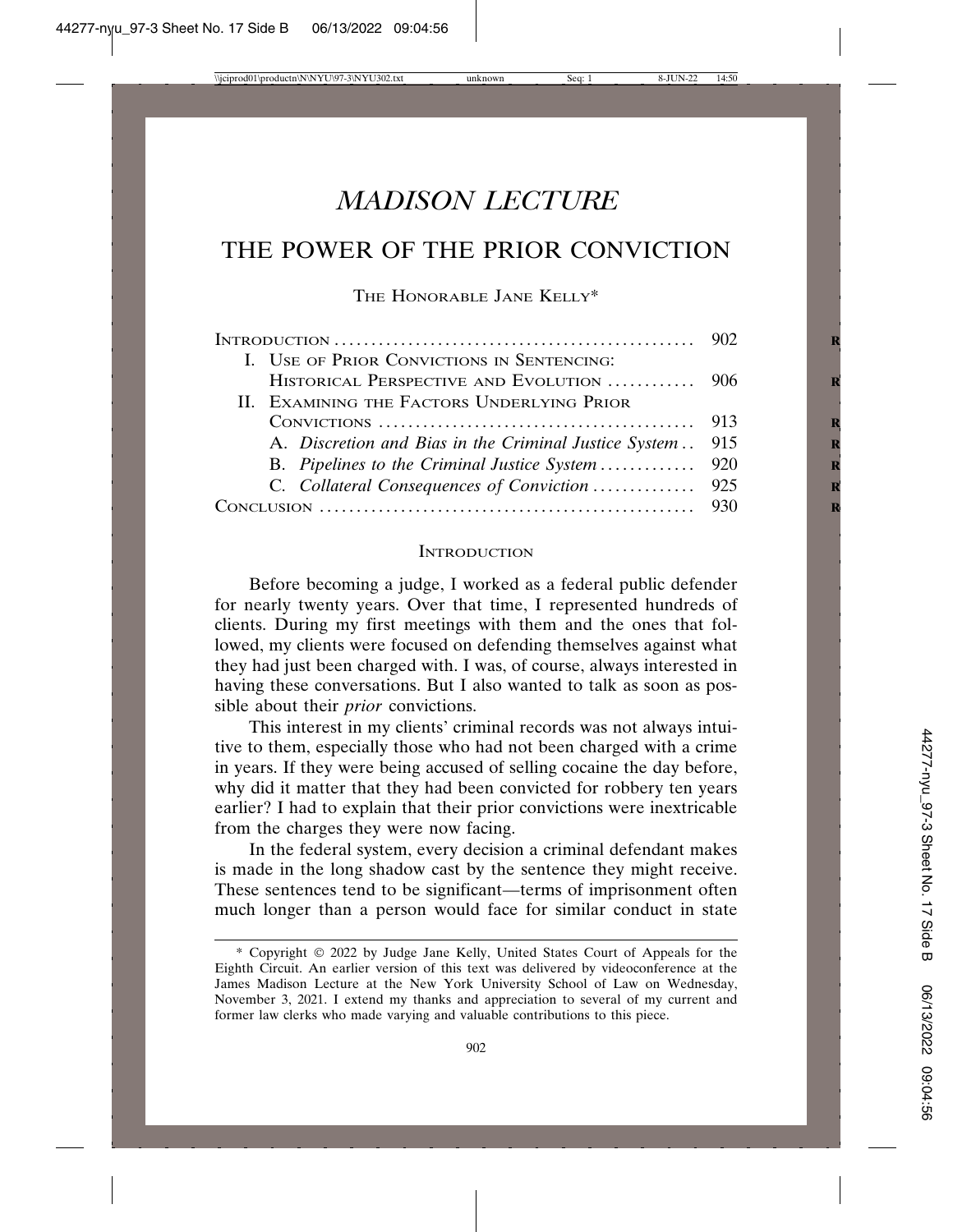court.1 Aside from immigration offenses, firearm and drug offenses are the most commonly prosecuted federal crimes.2 And the sentence imposed upon conviction is driven in significant part by a person's prior record.3 Under federal recidivism statutes, prior convictions can trigger a mandatory minimum sentence and increase a statutory maximum sentence enormously.4 For example, the Armed Career Criminal Act (ACCA), one of the federal recidivist statutes that I will be discussing in more detail shortly, converts a statutory range of zero to ten years for unlawful possession of a firearm to a statutory *minimum* of fifteen years, up to life, for someone who has three or more prior convictions for "violent felon[ies]" or "serious drug offense[s]."5

Similarly, under federal drug laws, mandatory minimum sentences are triggered not only by the total quantity of drugs involved in the offense, but also by a person's prior record.6 Under the Controlled Substances Act (CSA)—the primary federal statute that criminalizes drug distribution—if you sell fifty grams or more of pure methamphetamine and are convicted, that is not just a fair amount of meth; it is also a sentence of no less than ten years.7 But if you have served a sentence of a year or more on a conviction for either a "serious drug felony" or a "serious violent felony," the minimum sentence on your new federal charge may increase to fifteen years.<sup>8</sup> If you have two such prior convictions, your sentence would be no less than twenty-five years in prison.9 And the United States Sentencing

3 *See, e.g.*, Armed Career Criminal Act, 18 U.S.C. § 924(e); Controlled Substances Act, 21 U.S.C. § 841(b); 8 U.S.C. § 1326(b).

4 *See, e.g.*, 18 U.S.C. § 924(e); 21 U.S.C. § 841(b).

5 18 U.S.C. § 924(e).

6 21 U.S.C. § 841(b). Notably, as of September 2016, approximately half of federal inmates were drug offenders and nearly three quarters of those were convicted of an offense carrying a mandatory minimum sentence. CHARLES DOYLE, CONG. RSCH. SERV., R45075, MANDATORY MINIMUM SENTENCING OF FEDERAL DRUG OFFENSES IN SHORT 1 (2018), https://sgp.fas.org/crs/misc/R45075.pdf [https://perma.cc/TK44-VU67].

 $7$  21 U.S.C. § 841(b)(1)(A)(viii).

8 *Id.*

9 *Id.* The application of these enhancements in any given case involves some degree of discretion and variability. For example, to trigger an enhanced penalty under the

<sup>1</sup> *See* Sara Sun Beale, *Too Many and Yet Too Few: New Principles to Define the Proper Limits for Federal Criminal Jurisdiction*, 46 HASTINGS L.J. 979, 998–99 (1995) ("The sentences available in a federal prosecution are generally higher than those available in state court – often ten or even twenty times higher."); Michael A. Simons, *Prosecutorial Discretion and Prosecution Guidelines: A Case Study in Controlling Federalization*, 75 N.Y.U. L. REV. 893, 897 (2000) ("[T]here is little dispute that many, if not most, criminal defendants fare worse in federal court than in state court.").

<sup>2</sup> GLENN R. SCHMITT & CASSANDRA SYCKES, U.S. SENT'G COMM'N, FISCAL YEAR 2018: OVERVIEW OF FEDERAL CRIMINAL CASES 5 (2019), https://www.ussc.gov/sites/ default/files/pdf/research-and-publications/research-publications/2019/FY18\_Overview\_ Federal\_Criminal\_Cases.pdf [https://perma.cc/TW34-BF9H].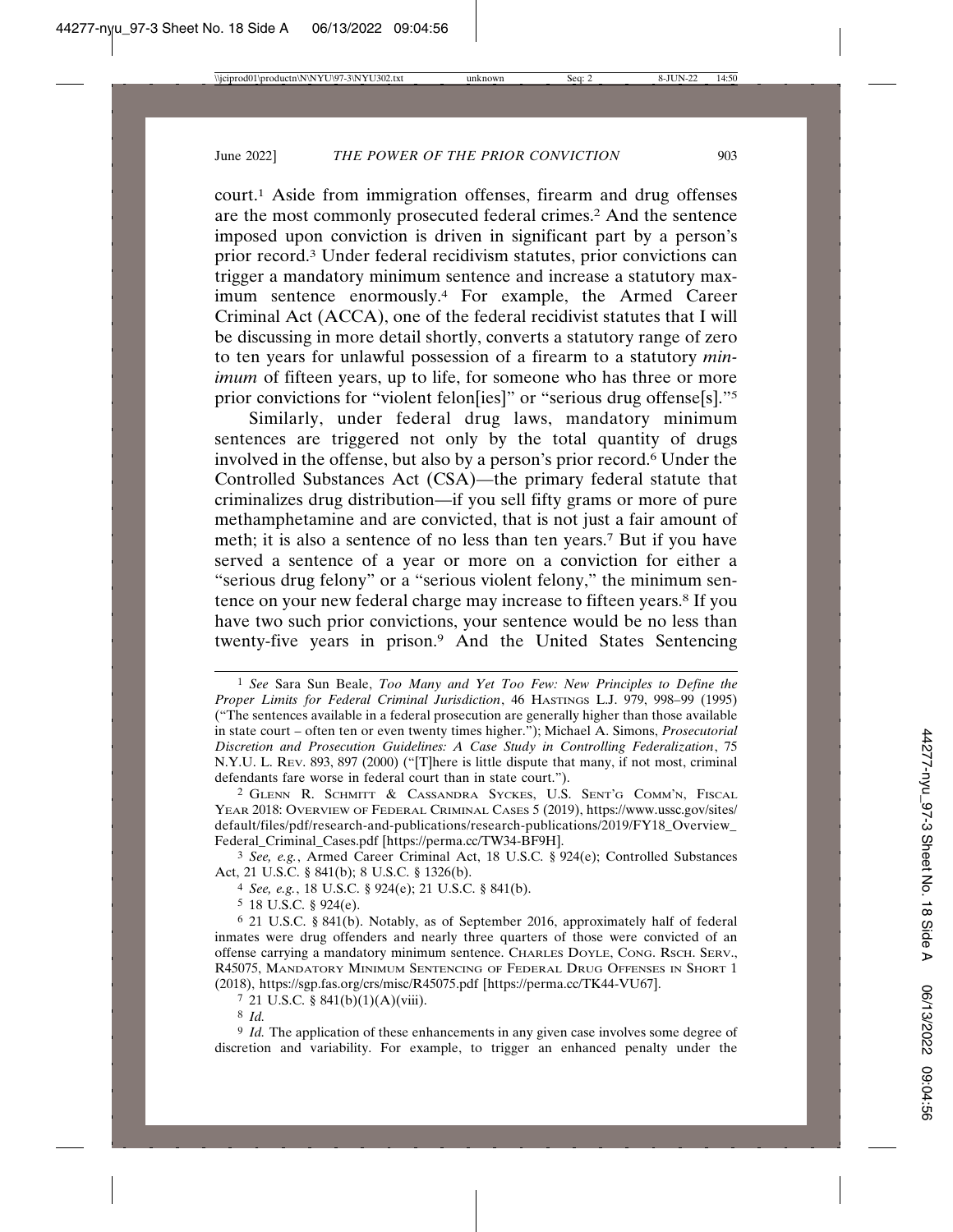Guidelines range—which must be calculated and considered for every federal sentencing—similarly places great weight on a person's prior criminal record.10

There can be little dispute that the prior conviction plays a powerful role in federal sentencing. Yet why it does, whether it should, and what we might miss by taking its value for granted are issues worth exploring. What does a prior conviction really tell us about a person? And how comfortable should we be in relying on it as heavily as we do in federal court when determining the appropriate sentence for an individual defendant, especially when the result is a sentence of incarceration of years or even decades?

In considering these questions, I first provide some historical perspective, before looking at how we use prior convictions in federal sentencing and reviewing some of the criticisms of the current framework. Then, I expand on some of those criticisms to propose that we reexamine the wisdom of that framework. When we rely so heavily on prior convictions, I suggest, we do more than simply factor in a person's prior unlawful conduct. We also risk importing a number of broader racial and socioeconomic inequities that may have contributed to the making of that prior conviction in the first instance.

I will note here that prior convictions affect litigants in the federal system in numerous ways beyond sentencing. Before a person is even arrested, a police officer's knowledge that they have a criminal record can support the officer's decision to stop and search them without a warrant.<sup>11</sup> At the charging stage, a prior felony conviction can transform possession of a firearm from a legal activity—indeed an activity

10 *See, e.g.*, U.S. SENT'G COMM'N, GUIDELINES MANUAL 2021 §§ 2K2.1(a), 2L1.1(a), 2L1.2, 4A1.1–4B1.5 (2021), https://www.ussc.gov/sites/default/files/pdf/guidelines-manual/ 2021/GLMFull.pdf [https://perma.cc/SBS6-F2V6]; *see also* 18 U.S.C. § 3553(a)(4).

Controlled Substances Act, 21 U.S.C. § 851 requires a prosecutor to "file an information providing notice of which prior convictions support the enhanced penalties." U.S. SENT'G COMM'N, APPLICATION AND IMPACT OF 21 U.S.C. § 851: ENHANCED PENALTIES FOR FEDERAL DRUG TRAFFICKING OFFENDERS 2 (2018), https://www.ussc.gov/sites/default/ files/pdf/research-and-publications/research-publications/2018/20180712\_851-Mand-Min.pdf [https://perma.cc/9A9G-TSDN]. Prosecutors have "reported wide variations in the practices surrounding the filing of an 851 information seeking enhanced mandatory minimum penalties." *Id.*

<sup>11</sup> *See, e.g.*, Vasquez v. Maloney, 990 F.3d 232, 239 (2d Cir. 2021) ("[P]olice officers may reasonably consider a person's criminal history as part of the total mix of information guiding their reasonable suspicion analysis . . . ."); United States v. Green, 897 F.3d 173, 187 (3d Cir. 2018) (affirming that a criminal record is a "valid factor" in establishing reasonable suspicion); United States v. Torres, 987 F.3d 893, 904 (10th Cir. 2021) (noting that criminal history may become "critically relevant" when it interacts with the circumstances of a stop (quoting United States v. Hammond, 890 F.3d 901, 907 (10th Cir. 2018))); United States v. Castle, 825 F.3d 625, 636 (D.C. Cir. 2016) (emphasizing that criminal history may corroborate indications of ongoing criminality).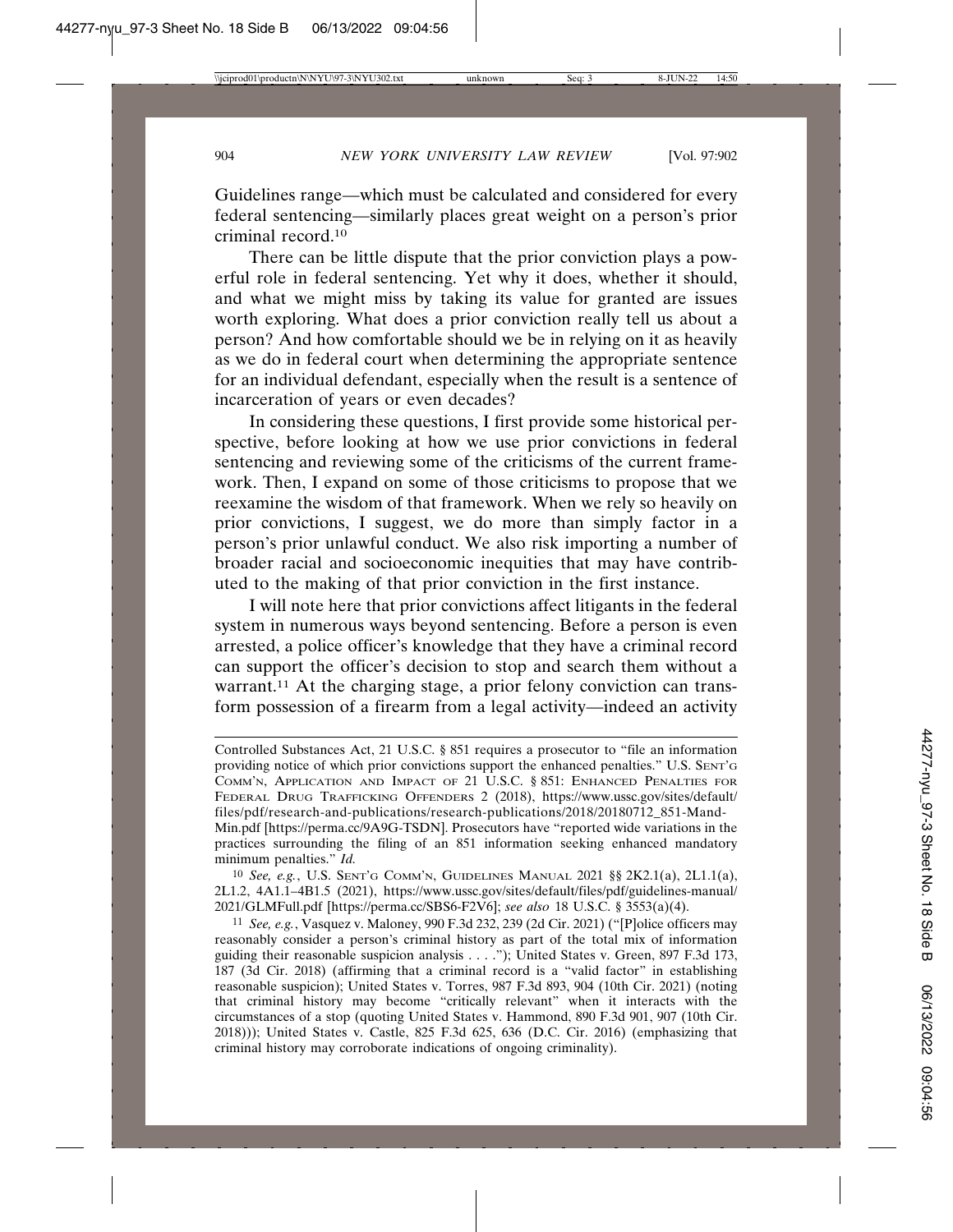afforded constitutional protection<sup>12</sup>—to an illegal one, a crime nearly 8,000 people were convicted of in 2019, over half of whom were Black.<sup>13</sup> In the rare case that goes to trial in federal court,<sup>14</sup> a defendant's prior convictions can be used against them to prove their intent to commit the charged crime15 or, if they take the stand, to impeach them.16 Looking beyond criminal law, in immigration cases the fact and details of a person's criminal record take on tremendous importance in determining their eligibility for lawful status.17 These are all important topics. But my focus here will be on how and why the prior conviction plays a role in federal sentencing—and specifically on the shortcomings of the current approach.

14 *See* John Gramlich, *Only 2% of Federal Criminal Defendants Go to Trial, and Most Who Do Are Found Guilty*, PEW RSCH. CTR. (June 11, 2019), https://www.pewresearch.org/ fact-tank/2019/06/11/only-2-of-federal-criminal-defendants-go-to-trial-and-most-who-doare-found-guilty [https://perma.cc/9YN4-BQJW].

15 FED. R. EVID. 404(b); *see also* Deena Greenberg, *Closing Pandora's Box: Limiting the Use of 404(b) to Introduce Prior Convictions in Drug Prosecutions*, 50 HARV. C.R.-C.L. L. REV. 519 (2015) (arguing for a more targeted application of Rule 404(b)); Brian Bryne, *Lost in a Maze of Character Evidence: How the Federal Courts Lack a Cohesive Approach to Applying Federal Rule of Evidence 404(b) in Drug Distribution Cases*, 36 PACE L. REV. 624 (2016) (exploring conflicting interpretations of Rule 404(b)); Steven Goode, *It's Time to Put Character Back into the Character-Evidence Rule*, 104 MARQ. L. REV. 709 (2021) (discussing 404(b)'s ambiguity and proposed amendments); Dora W. Klein, *"Obviate!": Addressing Magical Thinking About Limiting Instructions and Character Evidence*, 82 U. PITT. L. REV. 135 (2020) (criticizing the current approach to limiting instructions when evidence is introduced under Rule 404(b)).

16 FED. R. EVID. 609; *see also* Jasmine B. Gonzales Rose, *Toward a Critical Race Theory of Evidence*, 101 MINN. L. REV. 2243, 2271 (2017) (referencing studies that show "jurors infer criminal propensity rather than poor credibility" when learning of a defendant's prior convictions).

17 *See, e.g.*, 8 U.S.C. § 1227(a)(2) (enumerating circumstances under which an individual may be deported on the basis of a criminal conviction); *cf. id.* § 1326(b)(2) (providing mandatory *minimum* of twenty years' imprisonment—rather than the otherwise-applicable two-year *maximum* sentence—for noncitizens who reenter the country after having been removed "subsequent to a conviction for commission of an aggravated felony").

<sup>12</sup> U.S. CONST. amend. II.

<sup>13</sup> U.S. SENT'G COMM'N, QUICK FACTS: FELON IN POSSESSION OF A FIREARM 1, https:// www.ussc.gov/sites/default/files/pdf/research-and-publications/quick-facts/

Felon In Possession FY19.pdf [https://perma.cc/6SA2-Y96W]. For more on the disparate outcomes under the federal felon-in-possession statute, see, for example, Zach Sherwood, Note, *Time to Reload: The Harms of the Federal Felon-in-Possession Ban in a Post-*Heller *World*, 70 DUKE L.J. 1429, 1457–66 (2021).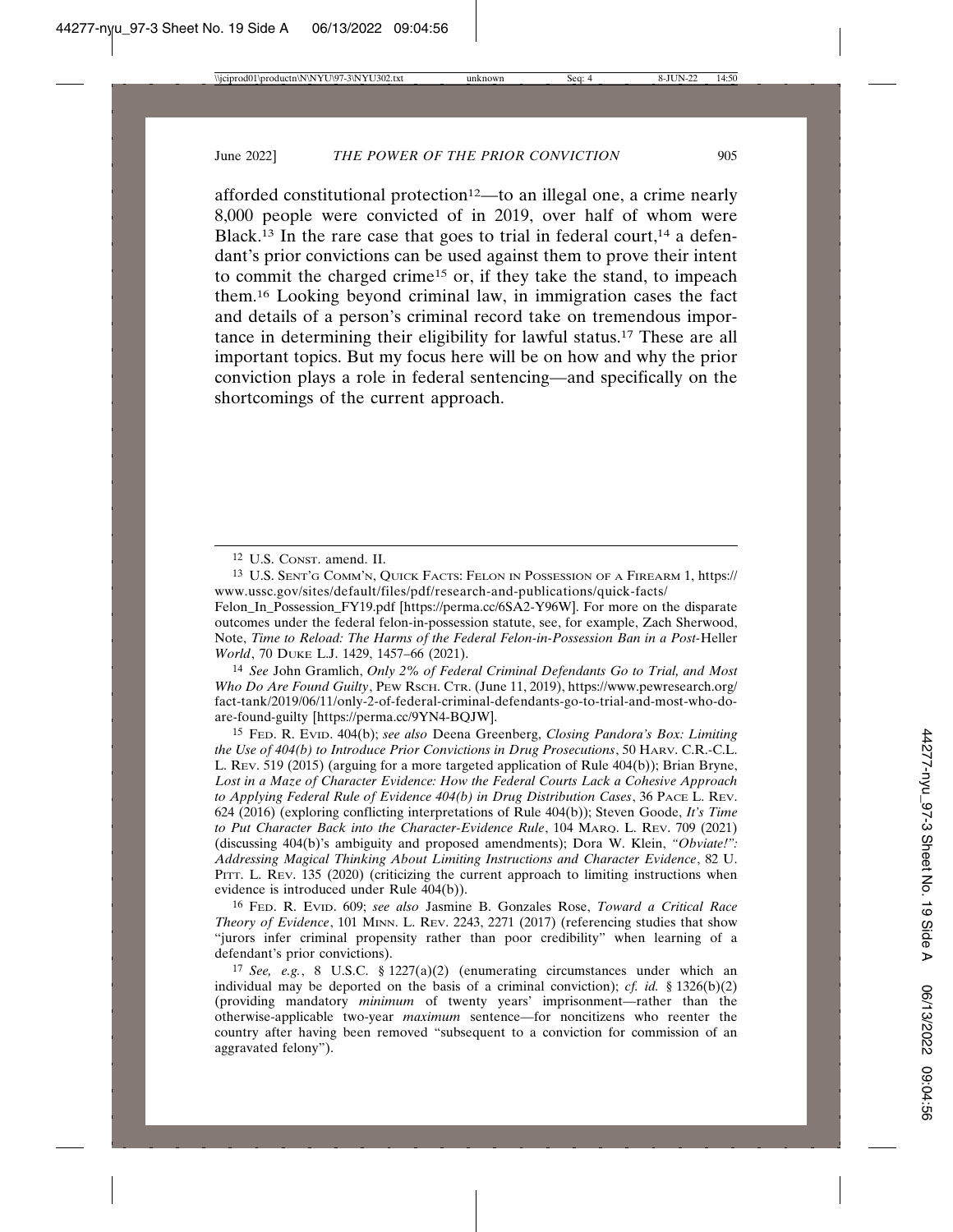## USE OF PRIOR CONVICTIONS IN SENTENCING: HISTORICAL PERSPECTIVE AND EVOLUTION

I

The use of prior convictions to increase someone's sentence is not new.18 In colonial times, recidivist statutes focused mostly on the repeated commission of the identical crime,19 such as theft or assault. Eventually, however, these statutes began to target people with prior criminal convictions generally, concerning themselves not so much with the particular type of crime previously committed but instead with the fact that the same person repeatedly engaged in criminal conduct.20

For example, in 1926, New York enacted legislation mandating a sentence of life imprisonment once a person had committed their fourth felony, an early version of what we might call today a three (or four) strikes law.21 One noteworthy example of an early application of this statute is the case of Ruth St. Clair. In 1930, St. Clair was reportedly the first woman to be sentenced under this new law.22 She had already been convicted three times for shoplifting when she pleaded guilty, her fourth time, to stealing from a department store—another case of shoplifting.23 St. Clair then had a jury trial for the sole purpose of determining her sentence. The only issue for the jury was whether the State had proven that she had the requisite three prior convictions for application of the recidivist statute.24 The witnesses who testified at the trial were the detectives who had arrested her: Each one said that she had previously been arrested and had pleaded guilty in connection with stealing dresses or a coat from shops on 5th Avenue and 34th Street.25 The jury took only fifteen minutes to deliberate—they concluded that the State had met its burden, leaving the judge with no choice but to impose a life sentence.26 After this sentence was

20 *Id.*

<sup>18</sup> *See* Alexis M. Durham III, *Justice in Sentencing: The Role of Prior Record of Criminal Involvement*, 78 J. CRIM. L. & CRIMINOLOGY 614, 616–20 (1987) (discussing the history and evolution of prior justice system involvement as a factor in sentencing).

<sup>19</sup> Michael G. Turner, Jody L. Sundt, Brandon K. Applegate & Francis T. Cullen, *"Three Strikes and You're Out" Legislation: A National Assessment*, 59 FED. PROBATION 16, 17 (1995).

<sup>21</sup> *See* Caleb J. Stevens, *Nomos and Nullification: A Coverian View of New York's Habitual Offender Law, 1926 to 1936*, 56 AM. CRIM. L. REV. 427, 427 (2019) (describing the 1926 New York legislation known as the "Baumes Law").

<sup>22</sup> *See Woman Rudich Freed Gets Life Sentence*, N.Y. TIMES, Feb. 7, 1930, at 1.

<sup>23</sup> *Id.*

<sup>24</sup> *Id.*

<sup>25</sup> *Id.* at 1, 10.

<sup>26</sup> *Id.* at 1.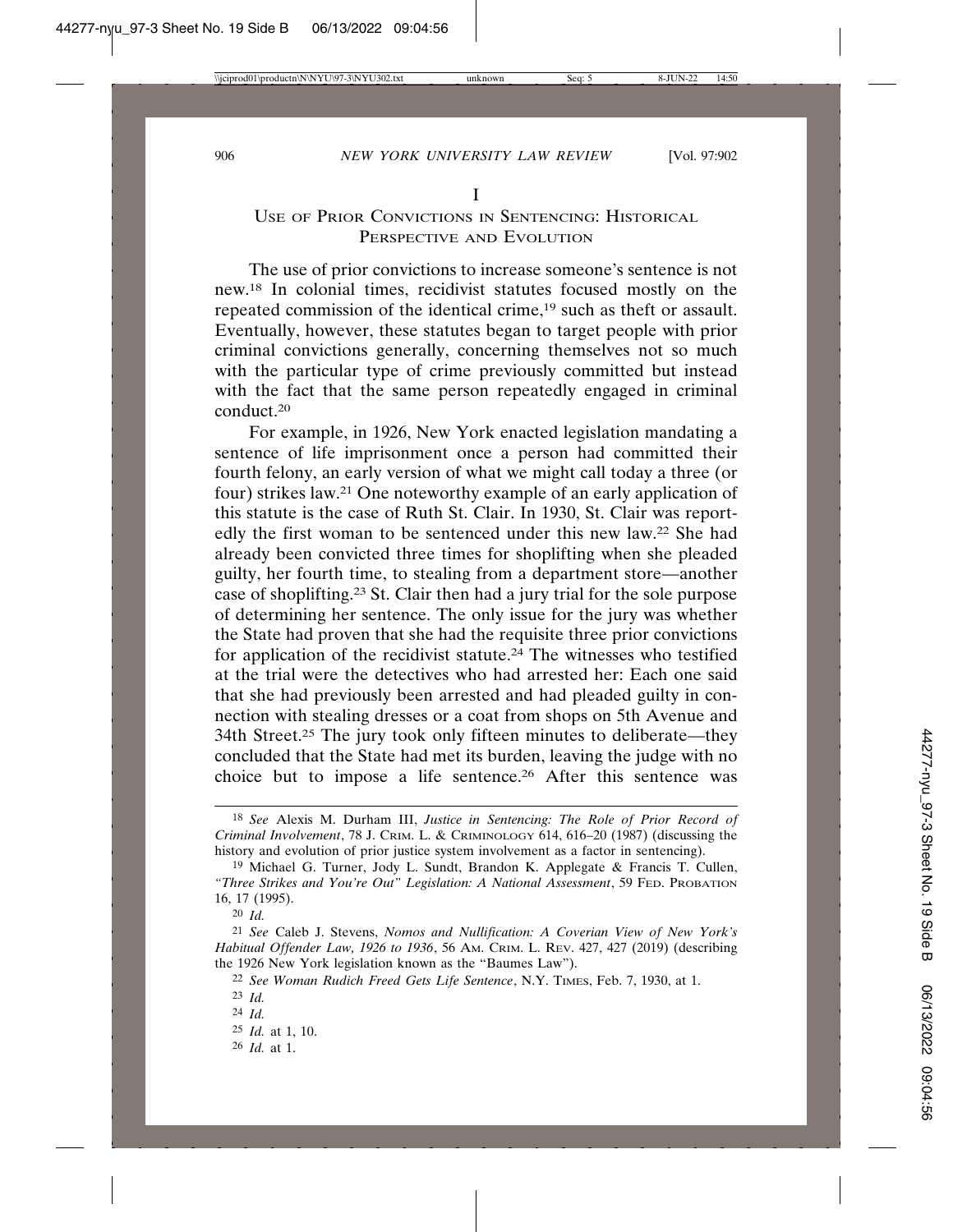imposed, Ruth St. Clair promptly fainted, was revived, and was carried from the courtroom.27

It is one thing to have a statute that says a person with prior criminal convictions is to be sentenced more harshly; it is another to enforce it consistently. And we have not always had reliable methods of identifying who has reentered the criminal justice system on a repeat basis.28 Early on, recidivist statutes were enforced in large part by old-fashioned recognition: As with Ruth St. Clair, a law enforcement officer or a prison warden would recognize you as someone who had been there before, and the prosecutor would proceed accordingly. But if you committed a crime outside your own community, perhaps offering up a different name than your own, your prior conviction might escape recognition. Ruth St. Clair herself was apparently known by more than one name, but at least one officer at her trial positively identified her by her "titian hair."29 The red-tinted color of her hair was sufficiently memorable that the officers remembered who she was, regardless of the name she used. By the early twentieth century, of course, we also had both photography and fingerprinting to identify who was coming through the criminal justice system. And now in the twenty-first century, technology allows us easy and automated access to even more information across multiple jurisdictions almost instantaneously.30

At the time of Ruth St. Clair's fourth conviction in 1930, the New York Times called the State's then-relatively new sentencing laws "crime-curbing statutes,"31 but the expressed policies behind recidivist statutes are varied. These generally include deterrence, incapacitation, retribution, and rehabilitation.32

31 *Woman Rudich Freed Gets Life Sentence*, *supra* note 22, at 1.

<sup>27</sup> *Id.*

<sup>28</sup> *See* Nancy J. King, *Sentencing and Prior Convictions: The Past, the Future, and the End of the Prior-Conviction Exception to* Apprendi, 97 MARQ. L. REV. 523, 526–34 (2014). 29 *Woman Rudich Freed Gets Life Sentence*, *supra* note 22, at 1.

<sup>30</sup> *See, e.g.*, EMILY J. HANSON, CONG. RSCH. SERV., R41800, THE USE OF DNA BY THE CRIMINAL JUSTICE SYSTEM AND THE FEDERAL ROLE: BACKGROUND, CURRENT LAW, AND GRANTS (2021), https://sgp.fas.org/crs/misc/R41800.pdf [https://perma.cc/8UUS-B6SU] (describing use of national DNA databases for identification purposes); Jennifer Valentino-DeVries, *How the Police Use Facial Recognition, and Where It Falls Short*, N.Y. TIMES (Jan. 12, 2020), https://www.nytimes.com/2020/01/12/technology/facial-recognitionpolice.html [https://perma.cc/K69J-P7D8] (discussing use of facial recognition technology by law enforcement).

 $32$  These are generally the objectives that are considered in weighing the propriety of a sentencing scheme. *See* Graham v. Florida, 560 U.S. 48, 71–74 (2010) (evaluating whether life imprisonment of juvenile offenders without parole is justified by any of the four objectives); *see also* Mirko Bagaric, *The Punishment Should Fit the Crime—Not the Prior Convictions of the Person that Committed the Crime: An Argument for Less Impact Being*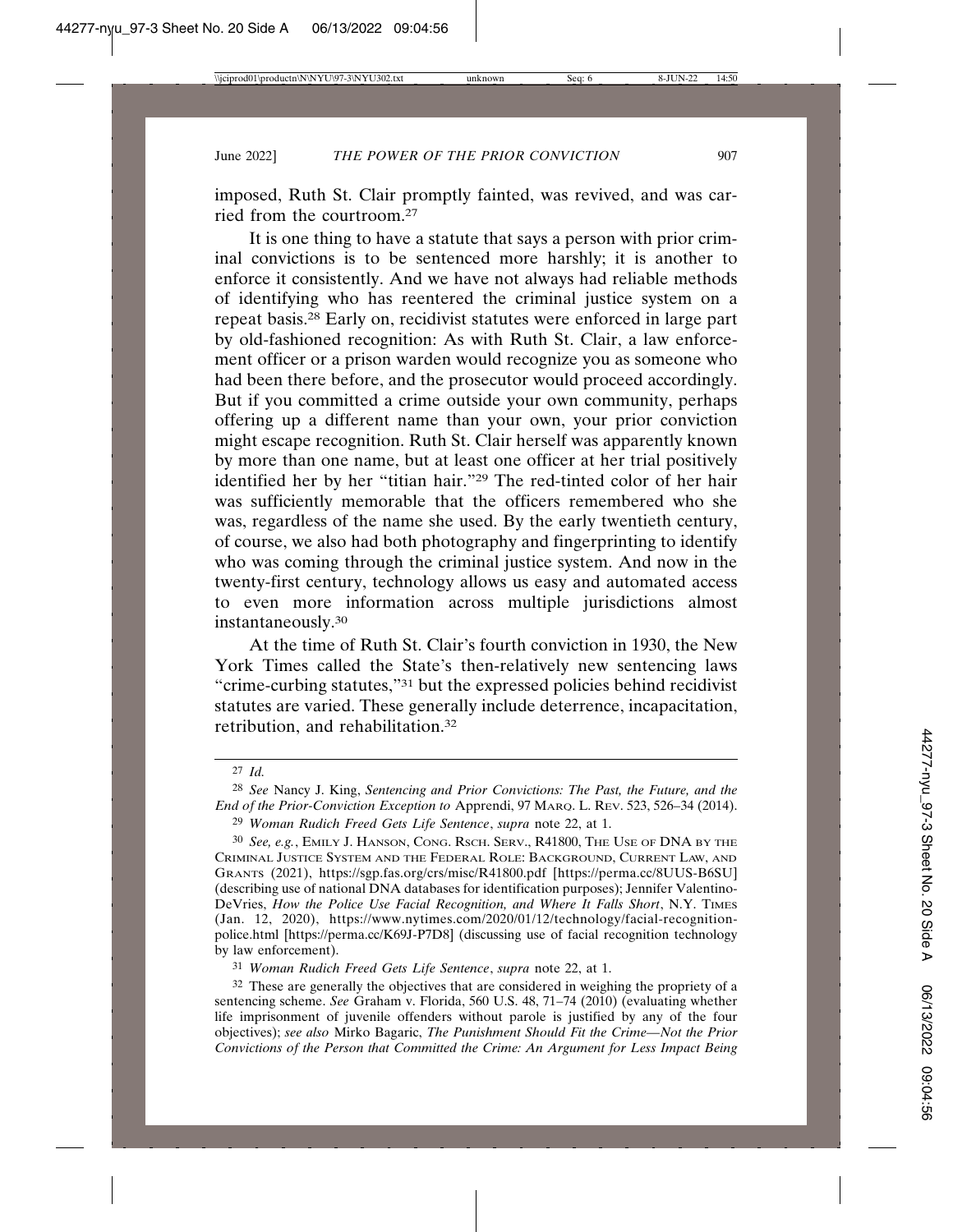The goal of rehabilitation gained favor in the nineteenth century and coincided with the rise of the penitentiary.33 The penitentiary, a relatively new idea at the time, was a place where a person convicted of a crime could go to reflect on their behavior, and, it was hoped, be reformed such that they would not return to a life of crime upon release.34 Ruth St. Clair appears to have been a beneficiary of this philosophy. In 1937, less than eight years after she started her prison term, the Governor commuted her sentence, noting that prison officials "spoke most highly of her" and said that her "conduct was exceptionally good."35 After originally receiving a life sentence, Ruth St. Clair was released from custody and placed on parole for the remainder of her life.36

The rehabilitative theory of punishment is premised on, at least in part, the idea that people are amenable to change for the good. But by the 1970s and 80s, and for reasons beyond the scope of this discussion, this model faced significant criticism, and the so-called "War on Crime" movement had increased in popularity.37 During this time, a few key federal statutes passed that were informed by concerns quite distinct from rehabilitation.38 Instead, concerns over increased rates of violent street crime and the notion that financial profit was a key driver of violent and persistent criminal behavior came to the forefront.39 Indeed, the 1984 Sentencing Reform Act, which created the federal sentencing guidelines, removed rehabilitation as a meaningful consideration at sentencing,40 a shift that the United States Supreme Court expressly recognized when upholding the constitutionality of the Act's guidelines in *Mistretta v. United States*. 41

*Accorded to Previous Convictions in Sentencing*, 51 SAN DIEGO L. REV. 343, 348 (2014) (outlining potential objectives of sentencing law).

<sup>33</sup> *See* Adam J. Hirsch, *From Pillory to Penitentiary: The Rise of Criminal Incarceration in Early Massachusetts*, 80 MICH. L. REV. 1179, 1191–94 (1982).

<sup>34</sup> *See id.* at 1193–94.

<sup>35</sup> PUBLIC PAPERS OF HERBERT H. LEHMAN: FORTY-NINTH GOVERNOR OF THE STATE OF NEW YORK, THIRD TERM, 1937, at 583 (1940).

<sup>36</sup> *Id.*

<sup>37</sup> *See* LISA N. SACCO, CONG. RSCH. SERV., R43749, DRUG ENFORCEMENT IN THE UNITED STATES: HISTORY, POLICY, AND TRENDS 4–10 (2014), https://sgp.fas.org/crs/misc/ R43749.pdf [https://perma.cc/KMG3-VSEY].

<sup>38</sup> *See e.g.*, Controlled Substances Act, Pub. L. No. 91-513, 84 Stat. 1236, 1242 (1970); Comprehensive Crime Control Act of 1984, Pub. L. No. 98-473, 98 Stat. 1837, 1976; Anti-Drug Abuse Act of 1986, Pub. L. No. 99-570, 100 Stat. 3207.

<sup>39</sup> *See, e.g.*, H.R. REP. NO. 98-1073, at 3 (1984) (reporting on the Comprehensive Crime Control Act of 1984 and stating that "[c]areer criminals often have no lawful employment; their full-time occupation is crime for profit and many commit crimes on a daily basis").

<sup>40</sup> *See* 18 U.S.C. § 3582(a); 28 U.S.C. § 994(k).

<sup>41</sup> 488 U.S. 361, 366–67 (1989).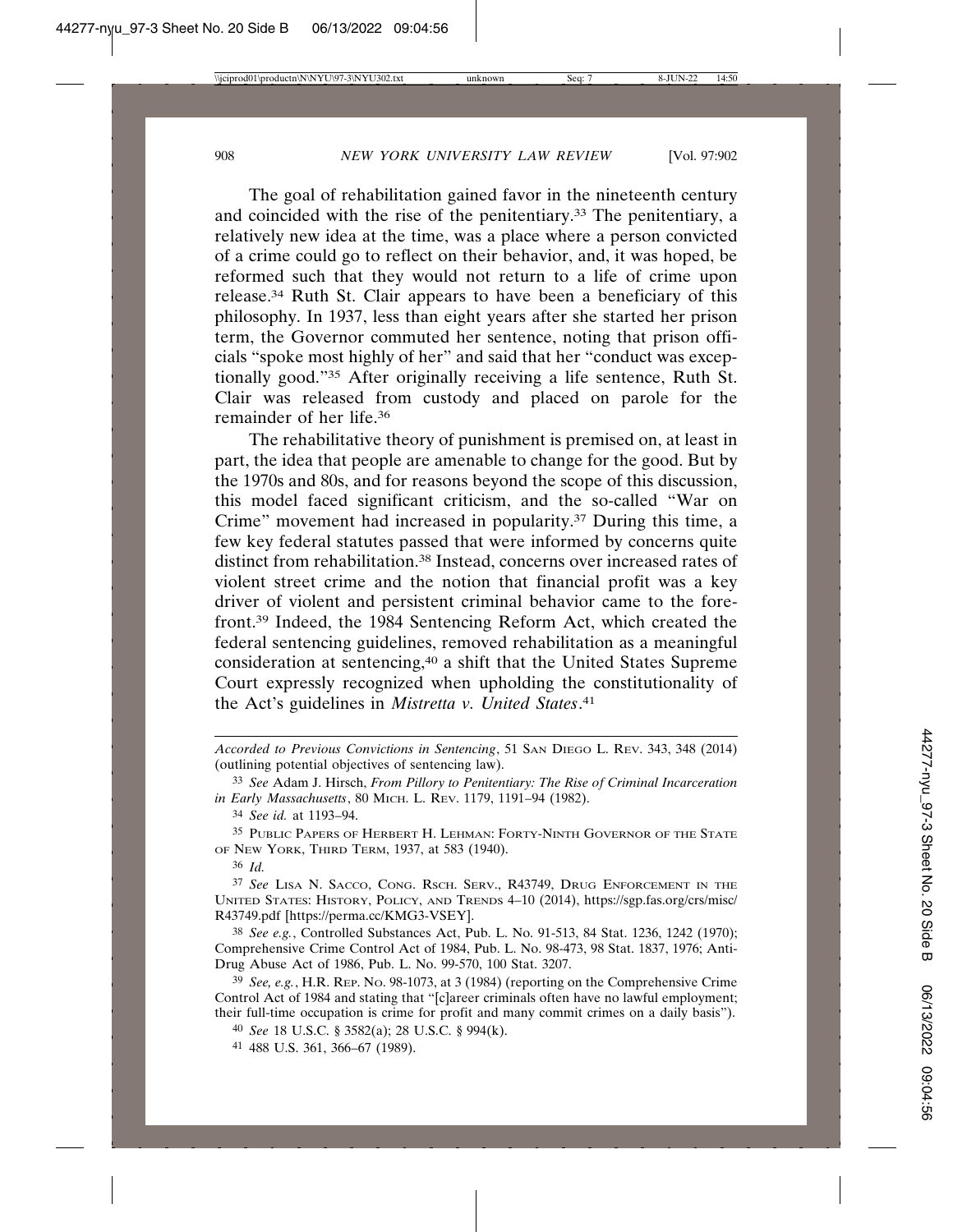Instead, incapacitation seemed to motivate the new federal legislation.42 In 1984, Congress also passed the ACCA, a statute designed to dramatically increase sentences for individuals who unlawfully possess a firearm after accumulating a serious criminal record.43 The legislative history refers to this group as, among other things, "three-time losers<sup>"44</sup> and "the worst offenders in our society."<sup>45</sup> As originally enacted, the ACCA applied only to those who had three or more prior convictions for robbery or burglary, but it was later expanded to include anyone with three or more prior convictions for any "violent felony" or "serious drug offense," thus explicitly including prior drug convictions.46

According to legislative history, Congress viewed state law enforcement as both underfunded and overwhelmed in the effort to curb what it saw as an epidemic of drugs and violent crime across the country.47 Their response? Get federal officials to play a more significant and effective role.48 Congress similarly increased the sentencing ranges for those with prior convictions who violated federal drug laws under the CSA.49

So how do these federal recidivist statutes work? The statutory framework sounds relatively straightforward: impose longer sentences on people with prior criminal convictions. But it is important to get a sense of how this applies in practice. The caselaw relating to which convictions qualify—and which do not—is complex, nuanced, and everchanging. The basic idea is that to determine whether a prior conviction qualifies as a violent felony or a serious drug offense for purposes of increasing someone's sentence, courts must apply the so-

45 *Id.* at 8 (statement of Rep. Ron Wyden).

<sup>42</sup> *See, e.g.*, H.R. REP. NO. 98-1073, at 2 ("Both Congress and local prosecutors around the nation have recognized the importance of incapacitating these repeat offenders.").

<sup>43</sup> *See* Armed Career Criminal Act of 1984, Pub. L. No. 98-473, §§ 1801–03, 98 Stat. 1837, 2185 (codified as amended at 18 U.S.C. § 924(e)).

<sup>44</sup> *Armed Career Criminal Legislation: Hearing on H.R. 4639 and H.R. 4768 Before the Subcomm. on Crime of the H. Comm. on the Judiciary*, 99th Cong. 11 (1986) (statement of Rep. William J. Hughes, Chairman, Subcomm. on Crime, H. Comm. on the Judiciary).

<sup>46</sup> *Compare* Armed Career Criminal Act §§ 1801–03, *with* Career Criminals Amendment Act of 1986, Pub. L. No. 99-570, §§ 1401–02, 100 Stat. 3207, 3239–40.

<sup>47</sup> *See The Armed Career Criminal Act Amendments: Hearing on S. 2312 Before the Subcomm. on Crim. L. of the S. Comm. on the Judiciary*, 99th Cong. 7 (1986) (statement of Rep. Ron Wyden) (characterizing local law enforcement as "outmanned, outgunned, outspent and overwhelmed in their efforts to stem [the] tide" of violent crime and serious drug offenses).

<sup>&</sup>lt;sup>48</sup> *See id.* (framing the involvement of federal officials under the ACCA as "add[ing] one more arrow to the law enforcement quiver").

<sup>49</sup> *See* Controlled Substances Act, 21 U.S.C. § 841(b).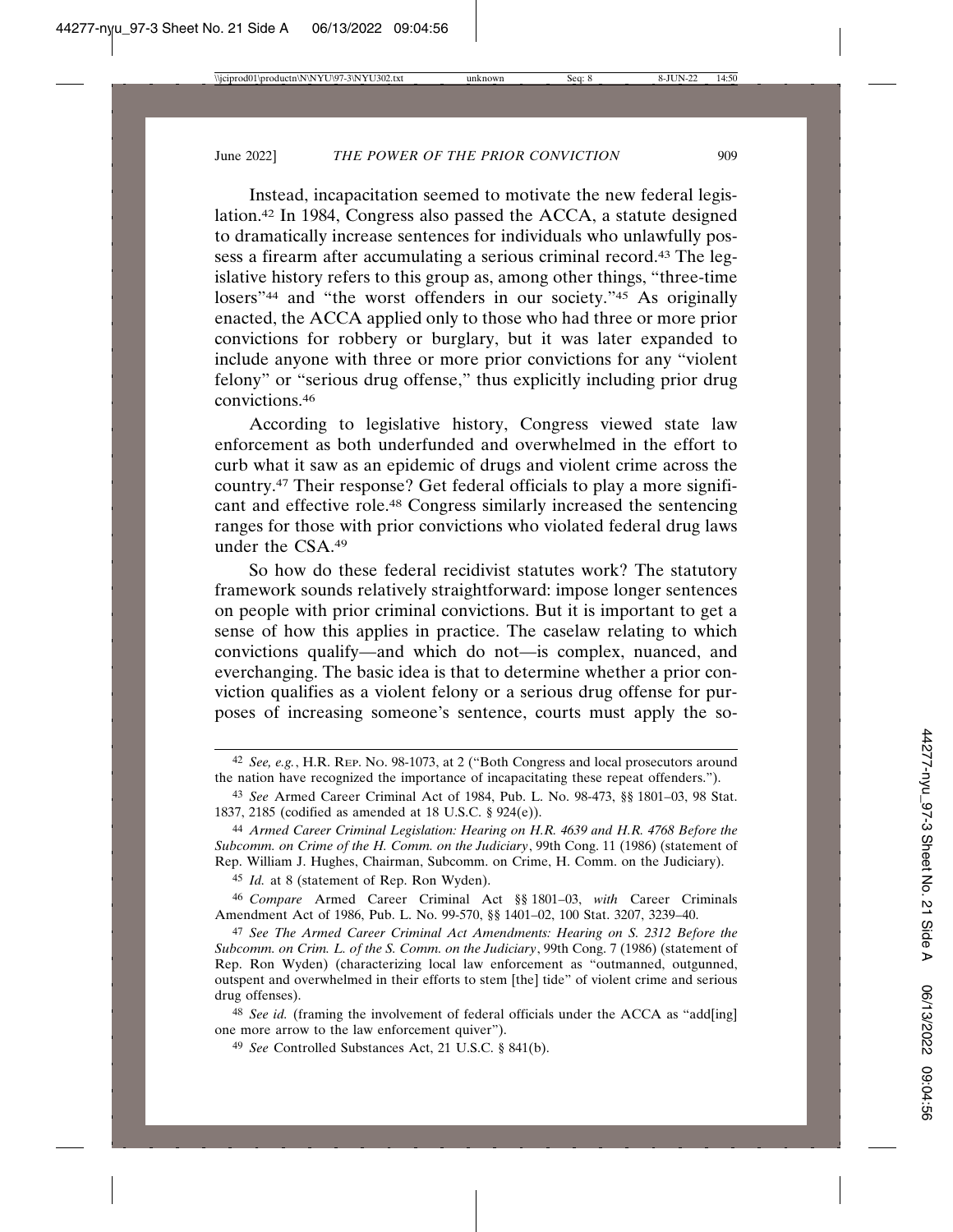called categorical approach.50 This means that we can only look at the statutory elements of the crime you were previously convicted of.51 In other words, what would a jury have to decide in order to find you guilty of violating that particular statute? We do not, and *cannot*, consider the actual underlying conduct that gave rise to the prior conviction.52

The result is that, for purposes of the ACCA, every "violent felony" and "serious drug offense" counts the same way, regardless of the severity of the underlying conduct—alleged or even conceded on which the prior conviction was based.53 A prior robbery conviction counts as one "violent felony" whether the defendant peeled a victim's fingers back to take a few dollars from an arcade counter, or instead pointed a gun at a victim's head, or worse, fired a shot at someone in the course of that robbery.<sup>54</sup> A qualifying assault conviction might as well be a conviction for murder, as both offenses count the same way—as a single "violent felony"—when determining whether the ACCA's fifteen-year mandatory minimum sentence will apply.55 Conversely, if a person was originally charged with a violent crime but was able to negotiate for a plea to something significantly less serious, the resulting conviction may not be one that would count to increase a sentence under either recidivist statute.

The categorical approach is in place, in large part, to protect defendants' constitutional rights—when they pleaded guilty in the prior case, they only admitted each statutory element of the offense.56 They did not, nor were they required to, admit to the specific underlying *conduct* alleged.57 As a result, the set of elements they admitted

<sup>50</sup> *See* Taylor v. United States, 495 U.S. 575, 600–02 (1990); *see also* Rachel E. Barkow, *Categorical Mistakes: The Flawed Framework of the Armed Career Criminal Act and Mandatory Minimum Sentencing*, 133 HARV. L. REV. 200 (2019) (criticizing the categorical approach that applies to the ACCA as unclear); Rebecca Sharpless, *Finally, a True Elements Test:* Mathis v. United States *and the Categorical Approach*, 82 BROOK. L. REV. 1275 (2017) (supporting the categorical approach as an elements test).

<sup>51</sup> *See* Mathis v. United States, 136 S. Ct. 2243, 2251 (2016).

<sup>52</sup> *Id.*

<sup>53</sup> *See* Armed Career Criminal Act, 18 U.S.C. § 924(e).

<sup>54</sup> *See* Stokeling v. United States, 139 S. Ct. 544, 555 (2019) (holding that "Florida robbery qualifies as an ACCA-predicate offense" and noting that "a defendant who grabs the victim's fingers and peels them back to steal money commits robbery in Florida" (citing Sanders v. State, 769 So.2d 506, 507–08 (Fla. Dist. Ct. App. 2000))); Black v. State, 304 So.3d 45 (Fla. Dist. Ct. App. 2020) (denying post-conviction relief where the petitioner had been convicted of Florida robbery by pulling out a gun, putting it to the victim's head, and taking a five-dollar bill from the victim); Johnson v. State, 720 So.2d 232, 233–34 (Fla. 1998) (describing a Florida robbery during which the defendant had fired a gun).

<sup>55</sup> *See* 18 U.S.C. § 924(e)(2)(B).

<sup>56</sup> *Mathis*, 136 S. Ct. at 2248.

<sup>57</sup> *Id.*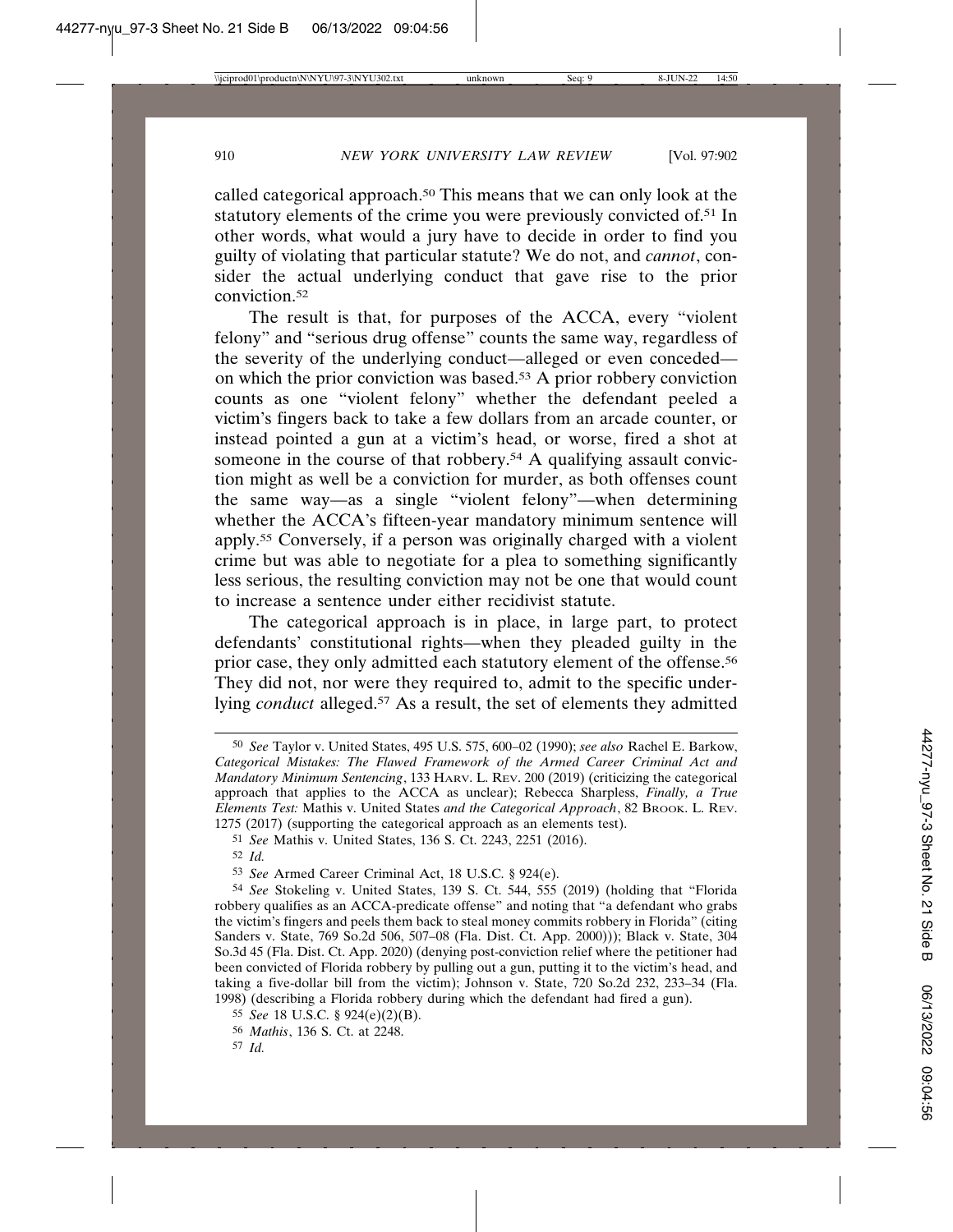to is all that can be used to enhance their sentence under the recidivist statutes later.58 The same is true for the jury's prior verdict: It was based on only the elements of the offense, and not the underlying conduct.59

But even with this layer of protection, recidivist statutes do not escape criticism. For one, sorting through records to determine whether a prior conviction qualifies as a violent felony for purposes of the ACCA can be a time-consuming task for everyone involved.<sup>60</sup> The fifty states each have their own criminal code, and a particular crime in one state may not be defined by the same elements as it is in a neighboring state. For example, the elements of aggravated assault in State *A* may be different than its elements in State *B*. 61 And that may mean that an aggravated assault conviction from State *A* counts as a violent felony, but one from State *B* does not.62

This crucial determination, whether a prior conviction counts for purposes of a federal recidivist statute, is not always an easy one to make.63 Over the past six years, the Supreme Court has issued eight signed opinions<sup>64</sup> interpreting the ACCA and yet—let me assure

61 *Compare* ARK. CODE ANN. § 5-13-204(a) (West 2021) (Arkansas aggravated assault), *with* OHIO REV. CODE ANN. § 2903.12 (West 2021) (Ohio aggravated assault), *and* TENN. CODE ANN. § 39-13-102(a)(1) (West 2021) (Tennessee aggravated assault), *and* N.D. CENT. CODE ANN. § 12.1-17-02(1) (West 2021) (North Dakota aggravated assault).

62 *See* United States v. Hataway, 933 F.3d 940 (8th Cir. 2019) (some, but not all, Arkansas aggravated assaults are violent felonies under the ACCA); United States v. Burris, 912 F.3d 386 (6th Cir. 2019) (en banc) (holding that some Ohio aggravated assaults count as violent felonies under the ACCA, while others do not); Borden v. United States, 141 S. Ct. 1817 (2021) (certain Tennessee aggravated assaults are not violent felonies under the ACCA); United States v. Schneider, 905 F.3d 1088 (8th Cir. 2018) (certain North Dakota aggravated assaults qualify as ACCA predicate offenses while others do not).

63 Barkow, *supra* note 50, at 206 ("[T]hese state statutory questions end up clogging the federal court dockets, as judges struggle to determine whether various statutes from the fifty states meet the ACCA's definition of 'violent felony.'"). For example, *Mathis v. United States* arose out of the Eighth Circuit; when the Supreme Court reversed, we began to apply the Court's holding to subsequent cases. We applied *Mathis* in *United States v. Sykes*, 844 F.3d 712 (8th Cir. 2016), which we later relied on in *United States v. Naylor*, 682 F. App'x 511 (8th Cir. 2017), to say that we were bound by our prior opinion. We then reconsidered *Naylor* en banc and overruled *Sykes*, but even that produced a lead opinion, a separate concurrence, and two dissents. United States v. Naylor, 887 F.3d 397 (8th Cir. 2018) (en banc).

64 Johnson v. United States, 576 U.S. 591 (2015); Welch v. United States, 578 U.S. 120 (2016); Mathis v. United States, 136 S. Ct. 2243 (2016); United States v. Stitt, 139 S. Ct. 399

<sup>58</sup> *See id.* at 2248–49.

<sup>59</sup> *Id.* at 2248.

<sup>60</sup> *See* Shepard v. United States, 544 U.S. 13, 26 (2005) (holding that the inquiry into whether a defendant's prior conviction qualifies as a violent felony under the ACCA can include review of "the terms of the charging document, the terms of a plea agreement or transcript of colloquy between judge and defendant in which the factual basis for the plea was confirmed by the defendant, or . . . some comparable judicial record of this information").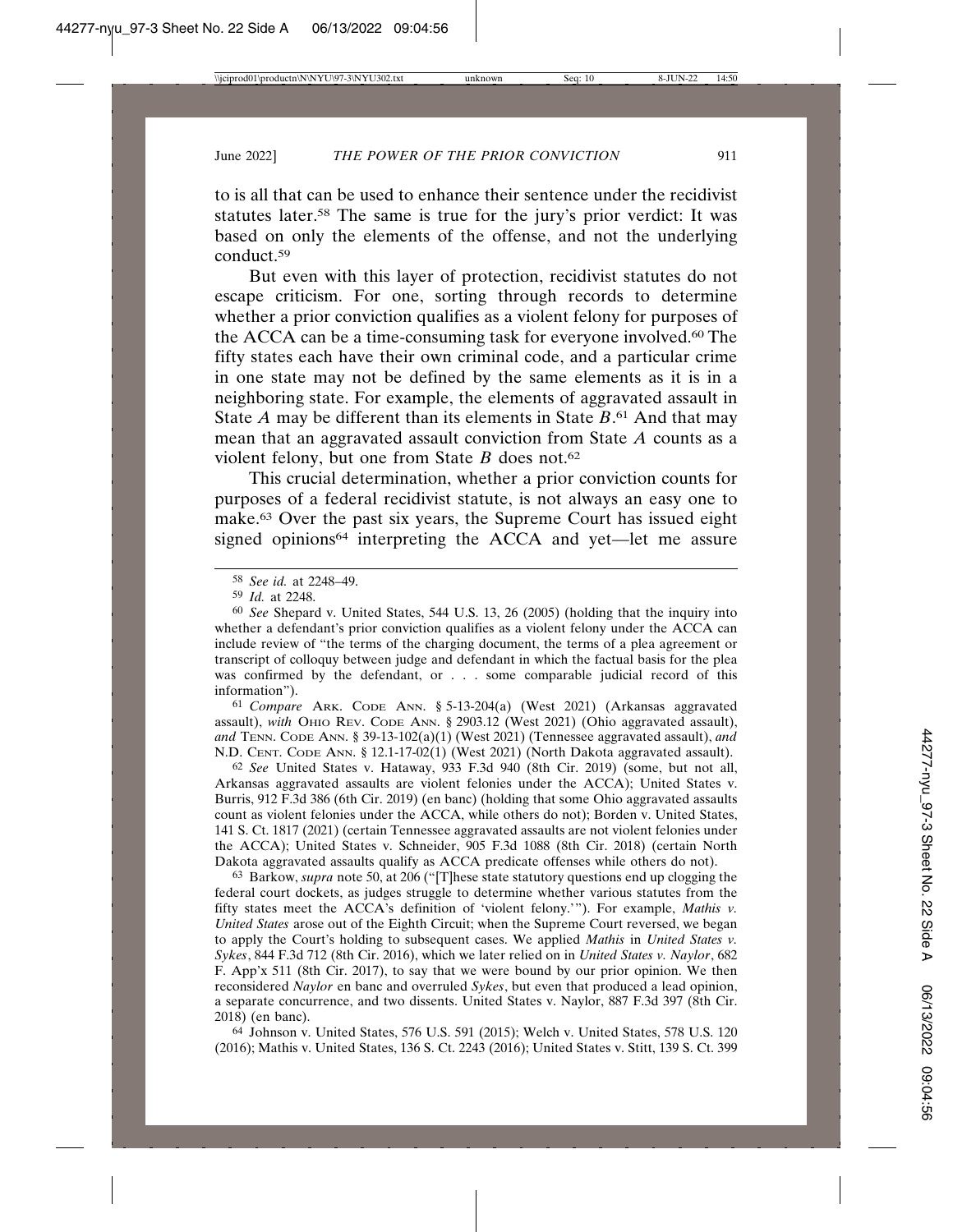you—the analysis still can be challenging in any given case. And as a more objective measure of the burden of the everchanging ACCA landscape, these eight Supreme Court cases have been cited in more than 25,000 lower court opinions.65

These federal recidivist statutes have been described as "blunt instruments" for distinguishing among criminal defendants.66 As I hope my examples show, they can be both underinclusive and overinclusive when applied. And when the ACCA or the CSA triggers application of mandatory minimum sentences, that severely limits a sentencing judge's discretion to consider factors other than criminal history when imposing a sentence.

Whether these recidivist statutes have succeeded in reducing crime is a topic all its own.67 The United States Sentencing

66 *See, e.g.*, Stephen R. Sady, *The Armed Career Criminal Act—What's Wrong with "Three Strikes, You're Out"?*, 7 FED. SENT'G REP. 69, 69 (1994).

67 Many have cast doubt on the effectiveness of recidivist statutes in reducing crime. *See, e.g.*, Tomislav V. Kovandzic, John J. Sloan, III & Lynne M. Vieratis, *"Striking Out" as Crime Reduction Policy: The Impact of "Three Strikes" Laws on Crime Rates in U.S. Cities*, 21 JUST. Q. 207, 238–39 (2004) (finding no evidence that "three strikes" laws reduce crime); Michael Vitiello, *Three Strikes Laws: A Real or Imagined Deterrent to Crime*, AM. BAR ASS'N (Apr. 1, 2002), https://www.americanbar.org/groups/crsj/publications/ human\_rights\_magazine\_home/human\_rights\_vol29\_2002/spring2002/hr\_spring02\_vitiello [https://perma.cc/Q7PC-3KSP] (discussing a general lack of empirical evidence supporting the efficacy of "three strikes" laws). While some states that have enacted these "three strikes" laws have seen subsequent declines in overall crime rates, there are reasons to doubt a causal relationship. *See* Anthony Nagorski, *Arguments Against the Use of Recidivist Statutes That Contain Mandatory Minimum Sentences*, 5 U. ST. THOMAS J.L. & PUB. POL'Y 214, 226–27 (2010) (describing other researchers' conclusion that the decreasing crime rate following enactment of California's three strikes laws was caused by pre-existing trends rather than the laws themselves, and noting that "the lower rates could be attributed to the enactment of any number of new criminal statutes or deterrence methods, not due to the Three Strikes laws"); Joshua A. Jones, *Assessing the Impact of "Three Strikes" Laws on Crime Rates and Prison Populations in California and Washington*, 4 INQUIRIES J., no. 9, 2012 (noting that some of the offenses that saw declining rates were not covered under most of the three strikes laws being studied). Interestingly, some studies have associated three strikes laws with relative increases in murder rates. *See, e.g.*, Thomas B. Marvell & Carlisle E. Moody, *The Lethal Effects of Three-Strikes Laws*, 30 J. LEGAL STUD. 89, 106 (2001) (finding both short-term and long-term increases in violent crimes following the passage of "three strikes" laws); Elsa Y. Chen, *Impacts of "Three Strikes and You're Out" on Crime Trends in California and Throughout the United States*, 24 J. CONTEMP. CRIM. JUST. 345, 360 (2008) ("Murder rates appear to have increased about 12.9% more rapidly (or fallen 12.9% less rapidly) in states with Three Strikes laws in place.").

<sup>(2018);</sup> Stokeling v. United States, 139 S. Ct. 544 (2019); Quarles v. United States, 139 S. Ct. 1872 (2019); Shular v. United States, 140 S. Ct. 779 (2020); Borden v. United States, 141 S. Ct. 1817 (2021). After this Lecture was presented, the Supreme Court issued a ninth ACCA opinion. Wooden v. United States, 142 S. Ct. 1063 (2022).

<sup>65</sup> A Westlaw search for lower court opinions citing to these opinions revealed over 25,000 cases, including nearly 1,000 in the six months preceding the publication of this article.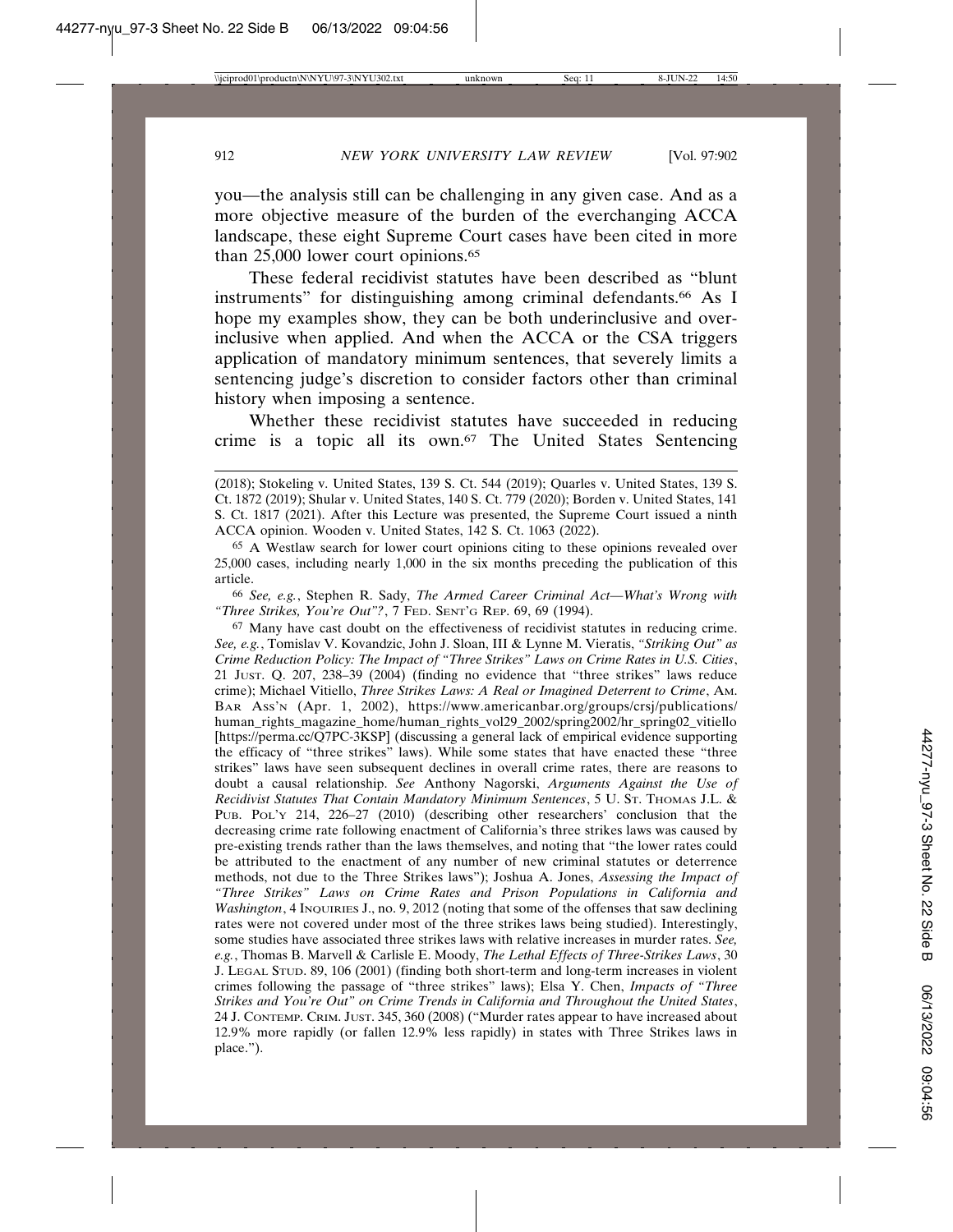Commission released its most recent Recidivist Report in September 2021, comparing rates of recidivism for those persons released from federal prison in 2010 with those released in 2005.68 Generally speaking, the recidivism rate remained unchanged.69 I will note, however, that as for Ruth St. Clair, she was arrested again in 1939, again for shoplifting, only two years after her release.70

#### II

## EXAMINING THE FACTORS UNDERLYING PRIOR **CONVICTIONS**

The criticisms of these federal recidivist statutes are well taken. Several thoughtful scholars have analyzed them in greater detail than I have presented here,71 and some have offered ways to improve the current framework to better capture the sentencing goals the statutes embody.72 In this Lecture, I propose to go a bit deeper, to broaden the scope of the discussion to examine more carefully what a prior conviction represents. What are we in fact doing when we rely so heavily on a prior conviction in federal sentencing? As a legal matter, of course, the conviction means that, by trial or by plea, a person was found guilty of committing a crime. And a court's records tell us what that crime was and what sentence was imposed.

But there is much more behind a prior conviction than the elements of the crime, or even the details of what the person did to meet each of those elements. A prior conviction, in my view, also represents the culmination of a number of societal circumstances and decisions made along the way by people other than the defendant themself. And the conviction reflects, at least to some degree, biases and inequities that exist in our society as a whole.

<sup>68</sup> RYAN COTTER, COURTNEY SEMISCH & DAVID RUTTER, U.S. SENT'G COMM'N, RECIDIVISM OF FEDERAL OFFENDERS RELEASED IN 2010, at 4 (2021), https:// www.ussc.gov/sites/default/files/pdf/research-and-publications/research-publications/2021/ 20210930\_Recidivism.pdf [https://perma.cc/79N6-3H7S].

<sup>69</sup> *Id.*

<sup>70</sup> *Pardoned 'Lifer' Is Arrested Again*, N.Y. TIMES, July 11, 1939, at 22.

<sup>71</sup> *See, e.g.*, Barkow, *supra* note 50; Sheldon A. Evans, *Punishing Criminals for Their Conduct: A Return to Reason for the Armed Career Criminal Act*, 70 OKLA. L. REV. 623 (2018); Sarah French Russell, *Rethinking Recidivist Enhancements: The Role of Prior Drug Convictions in Federal Sentencing*, 43 U.C. DAVIS L. REV. 1135 (2010); Bagaric, *supra* note 32; Michael Tonry, *Federal Sentencing "Reform" Since 1984: The Awful as Enemy of the Good*, 44 CRIME & JUST. 99 (2015).

<sup>72</sup> *See, e.g.*, Michael Vitiello, *Reforming Three Strikes' Excesses*, 82 WASH. U. L.Q. 1 (2004); Barkow, *supra* note 50, at 239–40.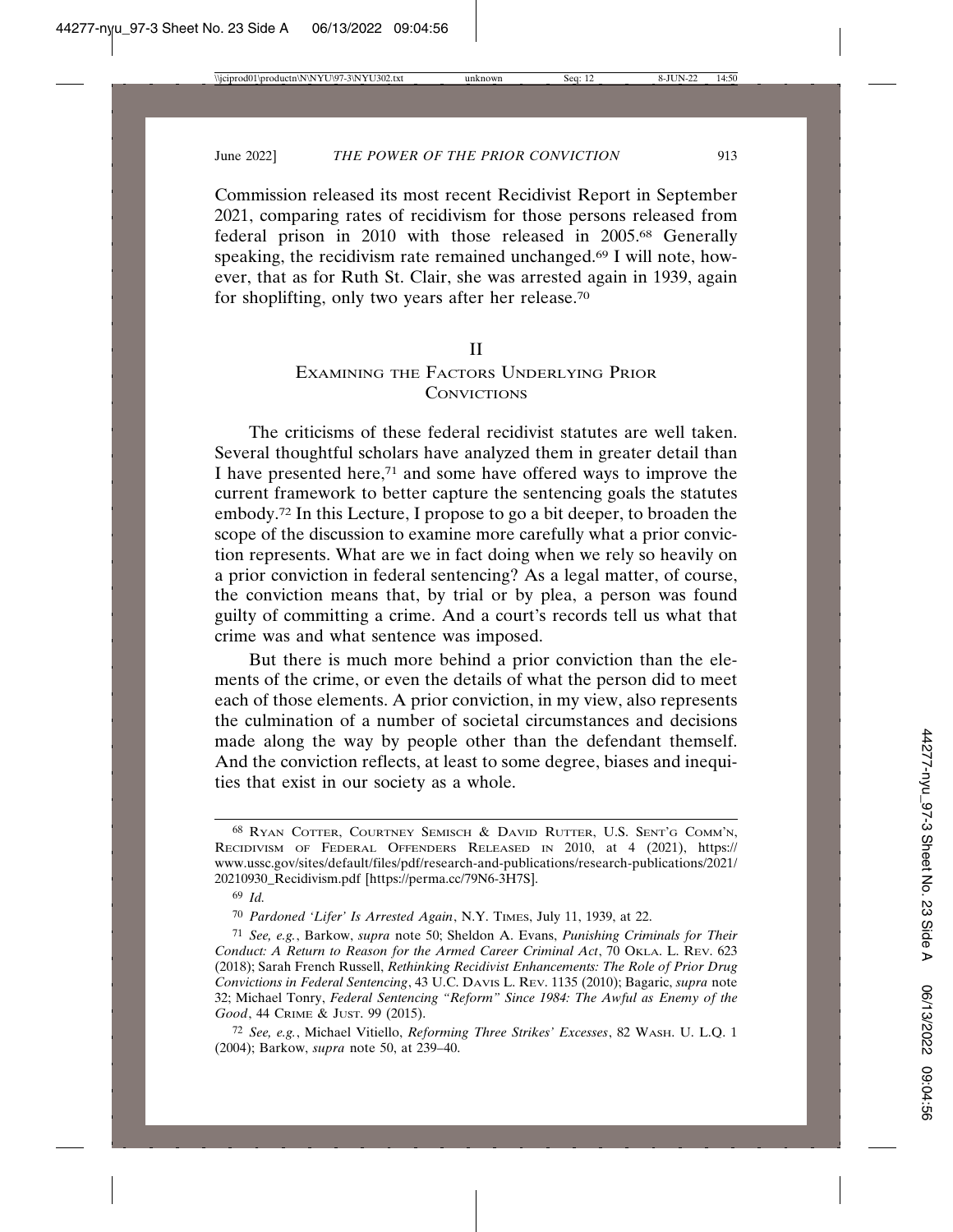Why do I say this? As an initial matter, we know that not every crime is reported73 and even if it is, a suspect is not always arrested or charged.74 Law enforcement officers decide which suspects to arrest,75 and prosecutors exercise their discretion in deciding what charges, if any, to pursue.76 Once charged, not every defendant is convicted, or even convicted as originally charged.77 And not every conviction results in a sentence of imprisonment, or a sentence of the same length.78 At each one of these steps toward the making of a felony conviction, government actors make discretionary decisions that affect the outcome.

74 *See id.* ("[M]ost of the crimes that *are* reported don't result in the arrest, charging and prosecution of a suspect, according to government statistics.").

75 *See, e.g.*, Jessica Huff, *Understanding Police Decisions to Arrest: The Impact of Situational, Officer, and Neighborhood Characteristics on Police Discretion*, 75 J. CRIM. JUST., July–Aug. 2021, https://doi.org/10.1016/j.jcrimjus.2021.101829 [https://perma.cc/ 7E6E-XJYA]; *see also* Rachel A. Harmon, *The Problem of Policing*, 110 MICH. L. REV. 761, 780 n.76 (2012) ("Our criminal justice system gives police enormous discretion with the expectation they will often 'exercise discretion *not* to search and arrest.'" (quoting William J. Stuntz, *Virtues and Vices of the Exclusionary Rule*, 20 HARV. J.L. & PUB. POL'Y 443, 445 (1997))).

76 *See, e.g.*, United States v. Armstrong, 517 U.S. 456, 464 (1996) ("In the ordinary case, 'so long as the prosecutor has probable cause to believe that the accused committed an offense defined by statute, the decision whether or not to prosecute, and what charge to file or bring before a grand jury, generally rests entirely in his discretion.'" (quoting Bordenkircher v. Hayes, 434 U.S. 357, 364 (1978))).

77 *See, e.g.*, Gramlich, *supra* note 14 (noting that eight percent of defendants in federal criminal cases had their cases dismissed and that only 320 defendants—less than one percent of all federal defendants—won at trial); RAM SUBRAMANIAN, LÉON DIGARD, MELVIN WASHINGTON II & STEPHANIE SORAGE, VERA INST. OF JUST., IN THE SHADOWS: A REVIEW OF THE RESEARCH ON PLEA BARGAINING iii (2020), https://www.vera.org/ downloads/publications/in-the-shadows-plea-bargaining.pdf [https://perma.cc/2KQK-H8V2] ("More than 90 percent of convictions, at both federal and state levels, are the result of guilty pleas.").

78 *See, e.g.*, *id.* ("Individuals who choose to exercise their constitutional right to trial can face much higher sentences if they invoke the right to trial and lose . . . ."); *see also* U.S. SENT'G COMM'N, DEMOGRAPHIC DIFFERENCES IN SENTENCING: AN UPDATE TO THE 2012 <sup>B</sup>OOKER REPORT (2017), https://www.ussc.gov/sites/default/files/pdf/research-andpublications/research-publications/2017/20171114\_Demographics.pdf [https://perma.cc/ H68M-7Z4P] (reporting stark racial disparities in sentencing); *Race and Sentencing*, NAT'L ASS'N OF CRIM. DEFENSE LAWYERS (Nov. 10, 2021), https://www.nacdl.org/Content/Raceand-Sentencing [https://perma.cc/NTE7-K4LY] ("[F]ederal prosecutors file charges that carry mandatory minimum sentences 65% more often against Black defendants than against other defendants, all other conditions remaining the same.").

<sup>73</sup> *See* John Gramlich, *Most Violent and Property Crimes in the U.S. Go Unsolved*, PEW RSCH. CTR. (Mar. 1, 2017), https://www.pewresearch.org/fact-tank/2017/03/01/most-violentand-property-crimes-in-the-u-s-go-unsolved [https://perma.cc/6XBR-3J5X] (reporting that "[o]nly about half of the violent crimes and a third of the property crimes that occur in the United States each year are reported to police" and "[e]ven when violent and property crimes are reported to police, they're often not solved").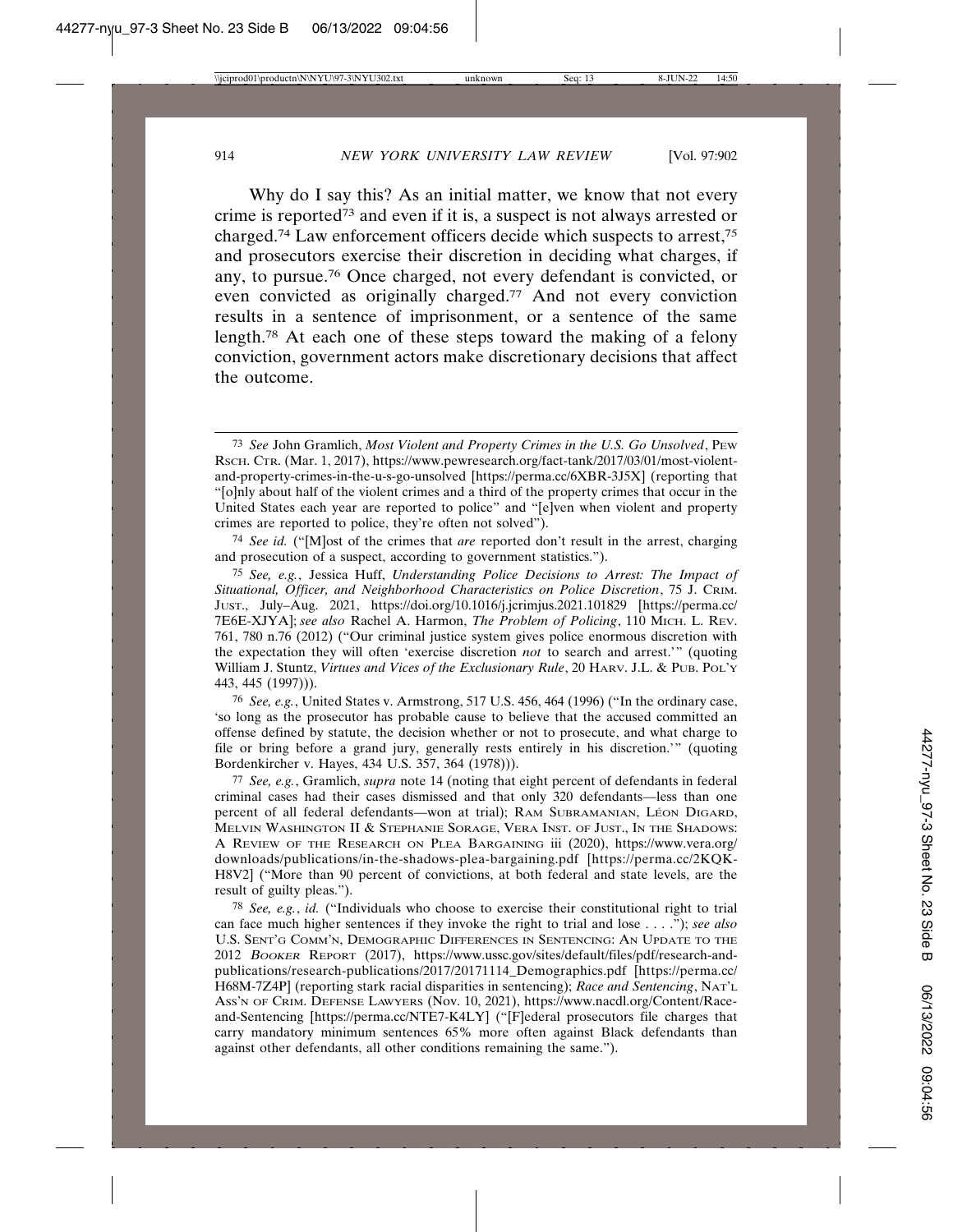### *A. Discretion and Bias in the Criminal Justice System*

Let us start with detection and arrest. As first-year law students and crime buffs know, a police officer needs only reasonable suspicion to stop and briefly detain a person.79 An officer must have reasonable suspicion that "criminal activity may be afoot,"<sup>80</sup> which means the officer "must be able to point to specific and articulable facts which, taken together with rational inferences from those facts, reasonably warrant" the stop.<sup>81</sup> A hunch is not enough, but courts do consider an officer's experience and expertise in determining whether they had reasonable suspicion in a particular situation.82

However, police presence is significantly higher in some neighborhoods than others—for example, in lower income neighborhoods and communities of color.<sup>83</sup> And we know that the nature of the relationship between citizens and law enforcement varies.<sup>84</sup> Some communities, communities of color in particular, may be less likely to view the presence of law enforcement as a good thing based at least in part on their prior experiences.85

82 *See id.* at 27 ("[I]n determining whether the officer acted reasonably . . . , due weight must be given not to his inchoate and unparticularized suspicion or 'hunch,' but to the specific reasonable inferences which he is entitled to draw from the facts in light of his experience.").

83 *See* Joe Soss & Vesla Weaver, *Police Are Our Government: Politics, Political Science, and the Policing of Race-Class Subjugated Communities*, 20 ANN. REV. POL. SCI. 565, 571–72 (2017) (referencing studies showing that high-volume stops and low-level arrests are weakly correlated with crime but strongly correlated with race and poverty); *Housing, Neighborhood Change, & Overpolicing*, NAT'L LOW INCOME HOUSING COALITION (Feb. 22, 2021), https://nlihc.org/resource/housing-neighborhood-change-overpolicing [https:// perma.cc/8EDR-5LEG] (describing how gentrification exacerbates this phenomenon); *see also* Justin M. Feldman, Sofia Gruskin, Brent A. Coull & Nancy Krieger, *Police-Related Deaths and Neighborhood Economic and Racial/Ethnic Polarization, United States, 2015–2016*, 109 AM. J. PUB. HEALTH 458, 461 (2019) (finding that "greater concentrations of [economic] deprivation were associated with higher rates" of police-related deaths).

84 *See* NANCY LA VIGNE, JOCELYN FONTAINE & ANAMIKA DWIVEDI, URB. INST., HOW DO PEOPLE IN HIGH-CRIME, LOW-INCOME COMMUNITIES VIEW THE POLICE? 1 (2017), https://www.urban.org/sites/default/files/publication/88476/how\_do\_people\_in\_highcrime\_view\_the\_police.pdf [https://perma.cc/SU5C-NFUS] (presenting the results of a broad-ranging survey study aiming to "represent residents in communities with the most tenuous relationships with law enforcement"—"people living in high-crime neighborhoods with concentrated disadvantage"); *see also* Monica C. Bell, *Police Reform and the Dismantling of Legal Estrangement*, 126 YALE L.J. 2054 (2017) (presenting a theory of "legal estrangement" to reframe understanding of the relationship between police and marginalized communities).

<sup>85</sup> A survey study conducted by the Urban Institute, polling a sample comprised largely by people of color (including 66.3% Black respondents and 10.6% Latinx respondents), found that only 34.3% of respondents believe that police "try to do what is best for the people they are dealing with," and a majority of respondents believe that "[p]olice officers

<sup>79</sup> *See* Terry v. Ohio, 392 U.S. 1, 30 (1968).

<sup>80</sup> *Id.* at 30.

<sup>81</sup> *Id.* at 21.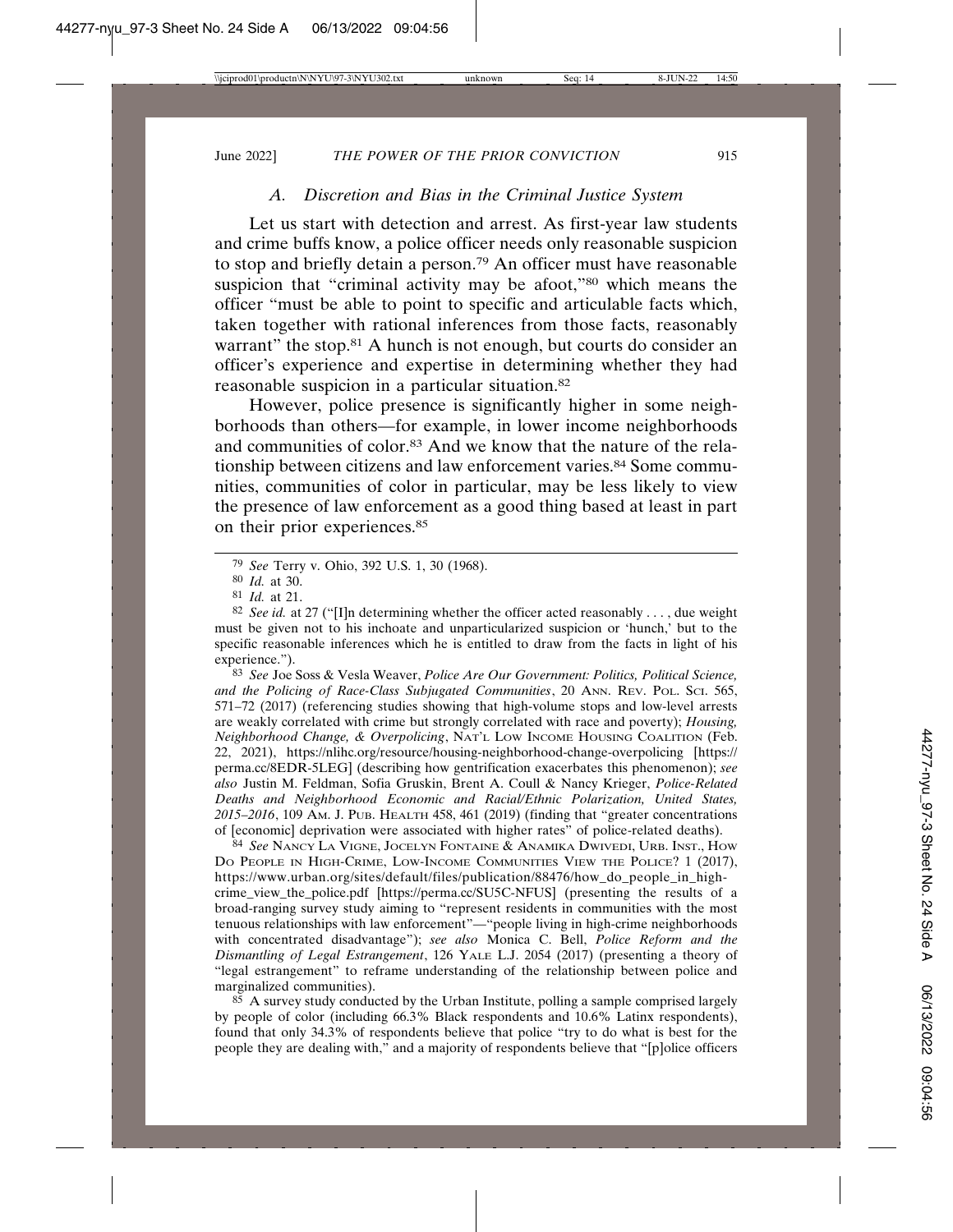This matters because courts accept that a person's negative reaction to seeing a police officer—for example, fleeing—may legitimately raise the officer's suspicions.86 But if you walk the other way when you see a police officer, is that suggestive of wrongdoing or evasive behavior? Or is it simply avoiding potential problems? Justice Stevens warned us twenty years ago that for "some citizens, particularly minorities and those residing in high crime areas," the sight of the police may be an entirely innocent reason to turn away, to avoid interaction, and to forestall a possibly dangerous encounter.87 Perceptions matter, from the perspective of both police officer and citizen.

Similar concerns apply to traffic stops as well, perhaps the most common interaction between citizen and police.88 Georgetown law professor Paul Butler describes a game his friend, a police officer, invented called "Pick a Car."89 The officer takes Professor Butler's students on a ride-along and tells them to pick any car on the street.<sup>90</sup> The officer then says he can follow that car and within a few blocks identify some traffic infraction the driver has committed.<sup>91</sup> He can then conduct a lawful stop.92 Given the numerous laws and codes that govern the operation of a motor vehicle, the premise of this game is unsurprising yet startling in its simplicity.

And not all drivers are pulled over at the same rate.<sup>93</sup> Studies have consistently shown that Black drivers are more likely to be

will treat you differently because of your race/ethnicity," "[p]olice officers will judge you based on your race/ethnicity," and "[t]he police act based on personal prejudices or biases" (55.5%, 53.5%, and 51.4%, respectively). LA VIGNE ET AL., *supra* note 84, at 5, 7 fig.6, 9 fig.8.

<sup>86</sup> *See* Illinois v. Wardlow, 528 U.S. 119, 124–25 (2000) (holding that an individual's "unprovoked flight" may properly inform reasonable suspicion for purposes of a *Terry* stop).

<sup>87</sup> *Id.* at 132–35 (Stevens, J., concurring in part and dissenting in part).

<sup>88</sup> *See* Marsha Mercer, *Police 'Pretext' Traffic Stops Need to End, Some Lawmakers Say*, PEW: STATELINE (Sept. 3, 2020), https://www.pewtrusts.org/en/research-and-analysis/ blogs/stateline/2020/09/03/police-pretext-traffic-stops-need-to-end-some-lawmakers-say [https://perma.cc/E7PR-ND58] (discussing how traffic stops are disproportionately targeted at drivers of color, and noting that "[t]raffic stops are the most common interaction Americans have with police"); *Findings*, STAN. OPEN POLICING PROJECT, https://openpolicing.stanford.edu/findings [https://perma.cc/EBA8-EX2K] (finding significant racial disparities in policing at traffic stops).

<sup>89</sup> PAUL BUTLER, CHOKEHOLD: POLICING BLACK MEN 59 (2018).

<sup>90</sup> *Id.*

<sup>91</sup> *Id.*

<sup>92</sup> *Id.*

<sup>93</sup> *See* United States v. Leviner, 31 F. Supp. 2d 23, 33 (D. Mass. 1998) ("Studies from a number of scholars, and articles in the popular literature have focused on the fact that African American motorists are stopped and prosecuted for traffic stops, more than any other citizens."); *see also* Radley Balko, *There's Overwhelming Evidence That the Criminal Justice System Is Racist. Here's the Proof.*, WASH. POST (June 10, 2020), https://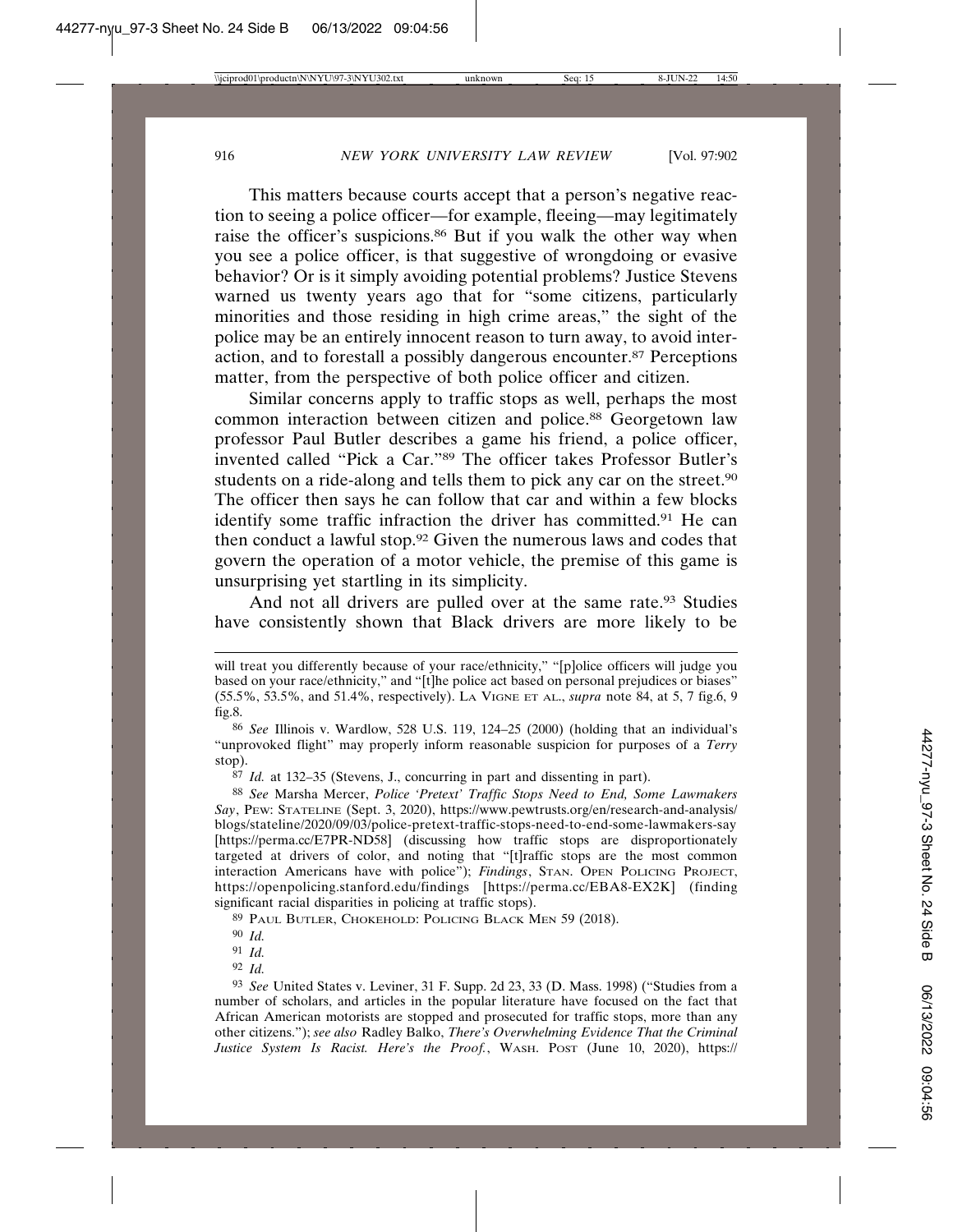stopped by a police officer than white drivers.<sup>94</sup> Tellingly, one study showed that this difference lessens after sunset, when an officer presumably is less likely to be able to discern who is driving the car.<sup>95</sup> And data also show that once stopped, Black motorists are searched more often than whites, yet are less likely to be found in possession of drugs, guns, or contraband than whites.<sup>96</sup>

As lawyers, we understand that under the Fourth Amendment, the subjective intent of the police officer is not relevant to the legality of the stop.97 The only thing that matters is whether the officer had probable cause to believe the driver had committed a traffic violation.98 The wisdom of this rule of law is not the point here. Agree, disagree, or debate it, as many have.<sup>99</sup> But we cannot ignore the statistics: Some people are more likely to be stopped, more likely to be searched, and thus, more likely to be arrested than others.<sup>100</sup> And there is no meaningful mechanism in the law to check it.

95 Emma Pierson et al., *A Large-Scale Analysis of Racial Disparities in Police Stops Across the United States*, 4 NATURE HUM. BEHAV. 736, 737–38 (2020).

96 *See, e.g.*, MARBACK & WACKMAN, *supra* note 94, at 31 ("Given an investigatory stop, Black people were subjected to a search of their person 1.5 times more frequently than non-Black people, and also subjected to a pat-down 1.5 times more frequently than non-Black people."); CIV. RTS. DIV., U.S. DEP'T OF JUST., INVESTIGATION OF THE FERGUSON POLICE DEPARTMENT 4 (2015), https://www.justice.gov/sites/default/files/opa/ press-releases/attachments/2015/03/04/ferguson\_police\_department\_report.pdf [https:// perma.cc/Z9PU-NX58] ("African Americans are more than twice as likely as white drivers to be searched during vehicle stops even after controlling for non-race based variables such as the reason the vehicle stop was initiated, but are found in possession of contraband 26% less often than white drivers . . . ."); Marc Mauer, *The Endurance of Racial Disparity in the Criminal Justice System*, *in* POLICING THE BLACK MAN: ARREST, PROSECUTION, AND IMPRISONMENT, 31, 42–43 (Angela J. Davis ed., 2017).

97 *See* Whren v. United States, 517 U.S. 806, 813 (1996).

98 *See id.* at 819.

99 *See, e.g.*, Gabriel J. Chin & Charles J. Vernon, *Reasonable but Unconstitutional: Racial Profiling and the Radical Objectivity of* Whren v. United States, 83 GEO. WASH. L. REV. 882, 884 n.2 (2015) (collecting articles criticizing *Whren* for effectively legitimizing racial profiling); David A. Harris, *"Driving While Black" and All Other Traffic Offenses: The Supreme Court and Pretextual Traffic Stops*, 87 J. CRIM. L. & CRIMINOLOGY 544, 545–46 (1997) (conceding that *Whren* "makes some sense, at least from the point of view of judicial administration," but arguing that the rule is dangerous to a free, equal society).

100 *See supra* notes 88–96 and accompanying text.

www.washingtonpost.com/graphics/2020/opinions/systemic-racism-police-evidencecriminal-justice-system [https://perma.cc/3CMS-XX39].

<sup>94</sup> *See, e.g.*, Balko, *supra* note 93 (summarizing several studies); WILLIAM MARBACK & NATHANIEL WACKMAN, OFF. OF INSPECTOR GEN., CITY OF CHI., REPORT ON RACE- AND ETHNICITY-BASED DISPARITIES IN THE CHICAGO POLICE DEPARTMENT'S USE OF FORCE 31 (2022), https://igchicago.org/wp-content/uploads/2022/02/Use-of-Force-Disparities-Report.pdf [https://perma.cc/W6PT-MA97] ("Black people were overrepresented relative to their share of population in the District—in investigatory stops in every [Chicago Police Department] District. . . . For example, in CPD's 18th District, the population is 7.9% Black, and 73.5% of investigatory stops were of Black people.").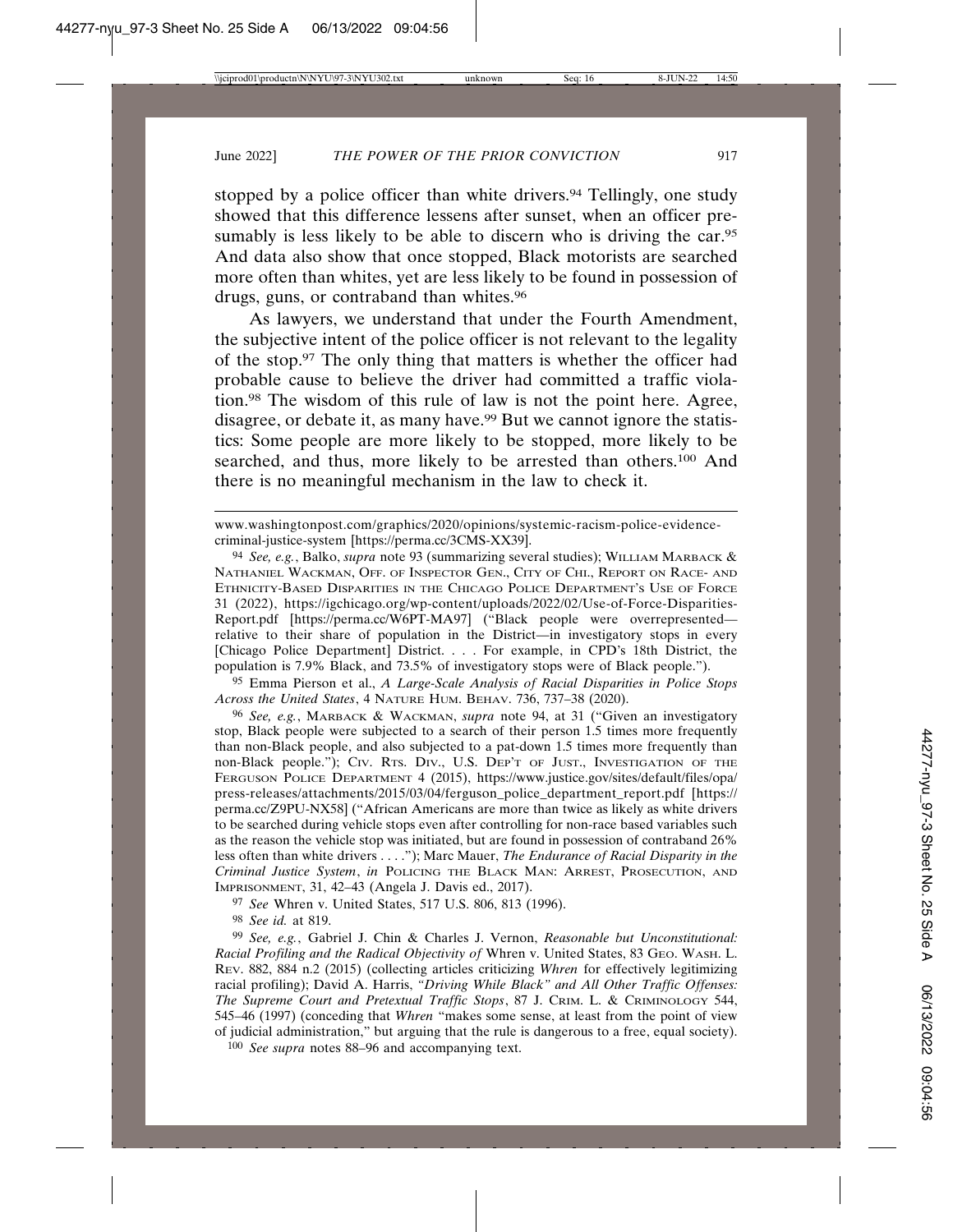Let us turn now to the point after which a person has been arrested and a charge has been filed. At least for more serious charges, one of the first questions at an initial appearance in court is whether a person will be released pending trial.<sup>101</sup> If the judge decides to grant pretrial release, the next question is: on what conditions?102 If a judge sets bail as one of those conditions, and you cannot pay it, you will remain in custody until your case goes to trial or you plead guilty.103 While you will be appointed a lawyer to represent you if you do not have the money to hire one,104 you are not entitled to the same assistance in posting bail.105 And not all states provide counsel as early as a defendant's initial appearance, the stage at which the decision on bail is often made.106

Aside from the devastating impact pretrial custody can have on your ability to keep your home, your job, or custody of your children,107 it can also have a significant and detrimental impact on your

103 For a discussion of the magnitude of the problem of individuals remaining in custody due to inability to make bail, see, for example, Bernadette Rabuy & Daniel Kopf, *Detaining the Poor: How Money Bail Perpetuates an Endless Cycle of Poverty and Jail Time*, PRISON POL'Y INITIATIVE (May 10, 2016), https://www.prisonpolicy.org/reports/ incomejails.html [https://perma.cc/463X-9TP5]; *see also* John Mathews II & Felipe Curiel, *Criminal Justice Debt Problems*, AM. BAR ASS'N (Nov. 30, 2019), https:// www.americanbar.org/groups/crsj/publications/human\_rights\_magazine\_home/economicjustice/criminal-justice-debt-problems [https://perma.cc/C8D6-8J5N] ("As many as 500,000 people are held across the country in local jails because of their inability to pay bail, mostly for low-level offenses.").

104 *See* Gideon v. Wainwright, 372 U.S. 335, 341, 344–45 (1963) (holding that the Sixth Amendment—incorporated against states through the Fourteenth Amendment—grants criminal defendants who cannot afford an attorney the right to have one appointed for them by the state).

105 *Cf.* Rabuy & Kopf, *supra* note 103 ("If the defendant is unable to come up with the money either personally or through a commercial bail bondsman, they can be incarcerated from their arrest until their case is resolved or dismissed in court.").

106 Charlie Gerstein, Note, *Plea Bargaining and the Right to Counsel at Bail Hearings*, 111 MICH. L. REV. 1513, 1516 (2013) ("Surprisingly, there is no federal right to appointed counsel for indigent defendants at bail hearings, and most states do not appoint counsel at all in such hearings."); Douglas L. Colbert, *Prosecution Without Representation*, 59 BUFF. L. REV. 333, 384–86 (2011) (finding that in 1998 "only eight states and the District of Columbia guaranteed assigned counsel's immediate in-court representation after a criminal prosecution began" but that by 2008–2009, there were signs of a marked trend toward more states and jurisdictions providing representation at the initial appearance stage).

107 *See* Megan Stevenson & Sandra G. Mayson, *Pretrial Detention and Bail* 22 (Univ. of Pa. L. Sch., Pub. L. Rsch. Paper No. 17-18, 2018), https://ssrn.com/abstract=2939273 [https:/ /perma.cc/VM7F-9C5M].

<sup>101</sup> *See, e.g.*, FED. R. CRIM. P. 46(a); 18 U.S.C. § 3142; *see also infra* note 103 and accompanying text.

<sup>102</sup> *See, e.g.*, 18 U.S.C. § 3142(c) (listing standard conditions for pretrial release under the Bail Reform Act).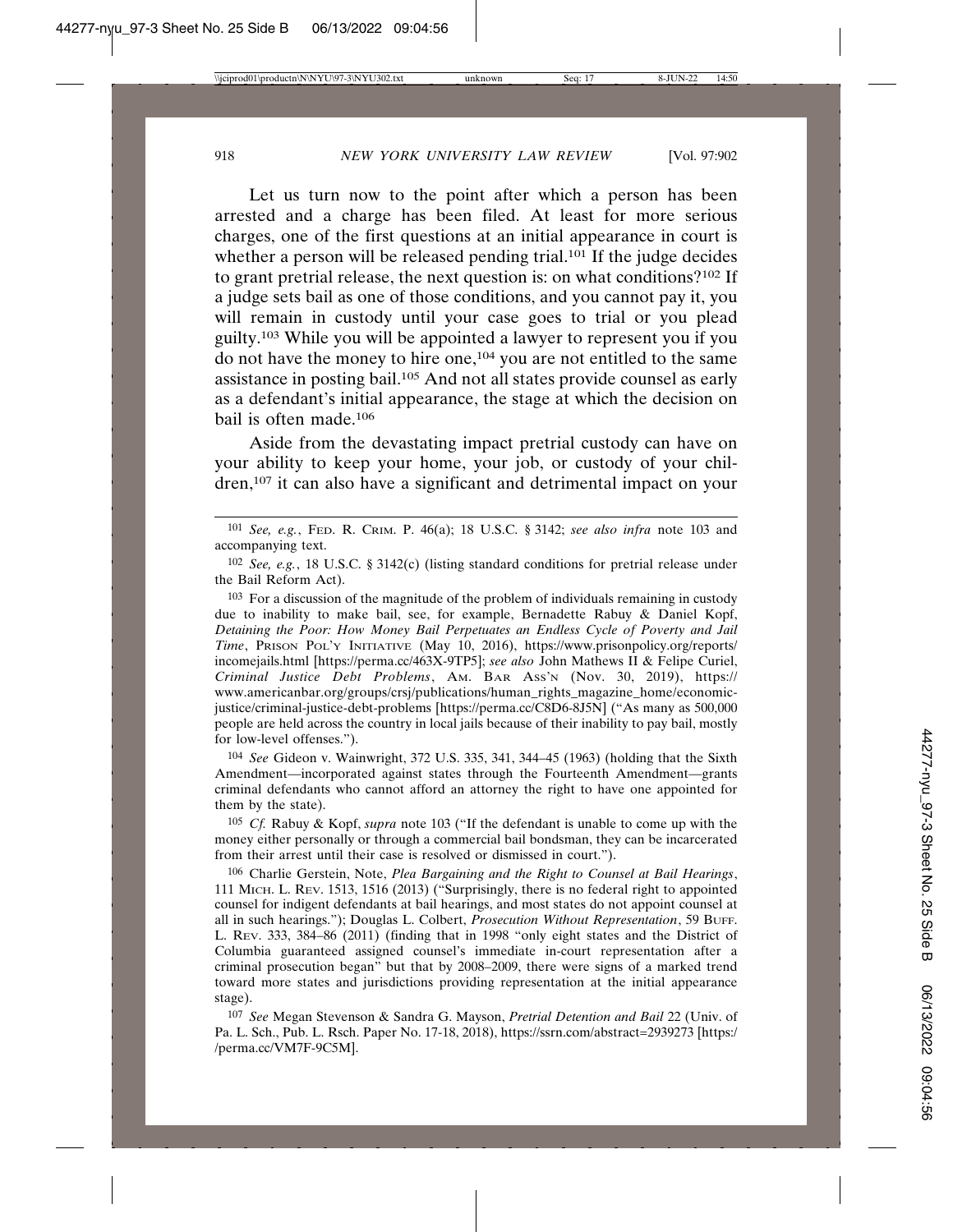criminal case.108 On average, it takes about nine months for a felony case to go to trial, and in some cases, it can take years.109 If the prosecutor approaches you after a few months of pretrial detention and offers a sentence to time served in exchange for your guilty plea, that deal can be hard to turn down, especially if you already know your trial setting is months down the road.110 Thus, scholars suggest, pretrial custody can encourage guilty pleas even when the defendant might have a viable defense to the charge against them.111

Pretrial detention has also been shown to affect the actual outcome of a case. A study in a major U.S. city showed that those held in pretrial detention are more likely to be convicted, less likely to have their charges reduced, and more likely to be sentenced to a term of imprisonment than those who were released pretrial.<sup>112</sup> Several fac-

109 BRIAN J. OSTROM, LYDIA E. HAMBLIN, RICHARD Y. SCHAUFFLER & NIAL RAAEN, NAT'L CTR. FOR STATE CTS., TIMELY JUSTICE IN CRIMINAL CASES: WHAT THE DATA TELLS US 6, https://www.ncsc.org/\_\_data/assets/pdf\_file/0019/53218/Timely-Justice-in-Criminal-Cases-What-the-Data-Tells-Us.pdf [https://perma.cc/6HRA-JLWK].

110 *See* PATRICK LIU, RYAN NUNN & JAY SHAMBAUGH, HAMILTON PROJ., THE ECONOMICS OF BAIL AND PRETRIAL DETENTION 5–7 (2018), https://www.brookings.edu/ wp-content/uploads/2018/12/BailFineReform\_EA\_121818\_6PM.pdf [https://perma.cc/ YJ6K-6NVV] (providing summary data on the duration of pretrial detention). The psychological toll of long terms of pretrial custody cannot be overstated, as illustrated by the tragic case of Kalief Browder, who took his own life after being held pretrial at Rikers Island for three years—two in solitary confinement—for allegedly stealing a backpack when he was sixteen years old. *See* Benjamin Weiser, *Kalief Browder's Suicide Brought Changes to Rikers. Now It Has Led to a \$3 Million Settlement*, N.Y. TIMES (Jan. 24, 2019), https://www.nytimes.com/2019/01/24/nyregion/kalief-browder-settlement-lawsuit.html [https://perma.cc/5RJ3-EWLQ].

111 *See, e.g.*, DIGARD & SWAVOLA, *supra* note 108, at 4–5; Amy E. Lerman, Ariel Lewis Green & Patricio Dominguez, *Pleading for Justice: Bullpen Therapy, Pre-Trial Detention, and Plea Bargains in American Courts*, 68 CRIME & DELINQUENCY 159 (2021); Will Dobbie, Jacob Goldin & Crystal S. Yang, *The Effects of Pretrial Detention on Conviction, Future Crime, and Employment: Evidence from Randomly Assigned Judges*, 108 AM. ECON. REV. 201 (2018); Elsa Euvard & Chloe Leclerc, *Pre-Trial Detention and Guilty* Pleas: Inducement or Coercion?, 19 PUNISHMENT & Soc'y 525 (2017).

112 MARY T. PHILLIPS, N.Y.C. CRIM. JUST. AGENCY, INC., A DECADE OF BAIL RESEARCH IN NEW YORK CITY: FINAL REPORT 115 (2012), https://www.prisonpolicy.org/ scans/DecadeBailResearch12.pdf [https://perma.cc/BE2V-RDUT]; *see also* LIU ET AL.,

<sup>108</sup> *See id.* ("Pretrial detention also affects case outcomes. No fewer than five empirical studies published in the last year, deploying quasi-experimental design, have shown that pretrial detention causally increases a defendant's chance of conviction, as well as the likely sentence length."). This may result in part from the fact that remaining in custody makes it more difficult for a person to meet with their defense counsel to prepare a defense, limits their financial resources to dedicate to their case, and "prevents people from engaging in 'prophylactic measures' that increase the likelihood of acquittal, dismissal, or diversion, such as paying restitution, seeking treatment or other services, and pursuing education and employment opportunities." LEON  $\overline{D}$  LGARD & ELIZABETH SWAVOLA, VERA INST. OF JUST., JUSTICE DENIED: THE HARMFUL AND LASTING EFFECTS OF PRETRIAL DETENTION 5 (2019), https://www.vera.org/downloads/publications/Justice-Denied-Evidence-Brief.pdf [https://perma.cc/K3N5-VETV].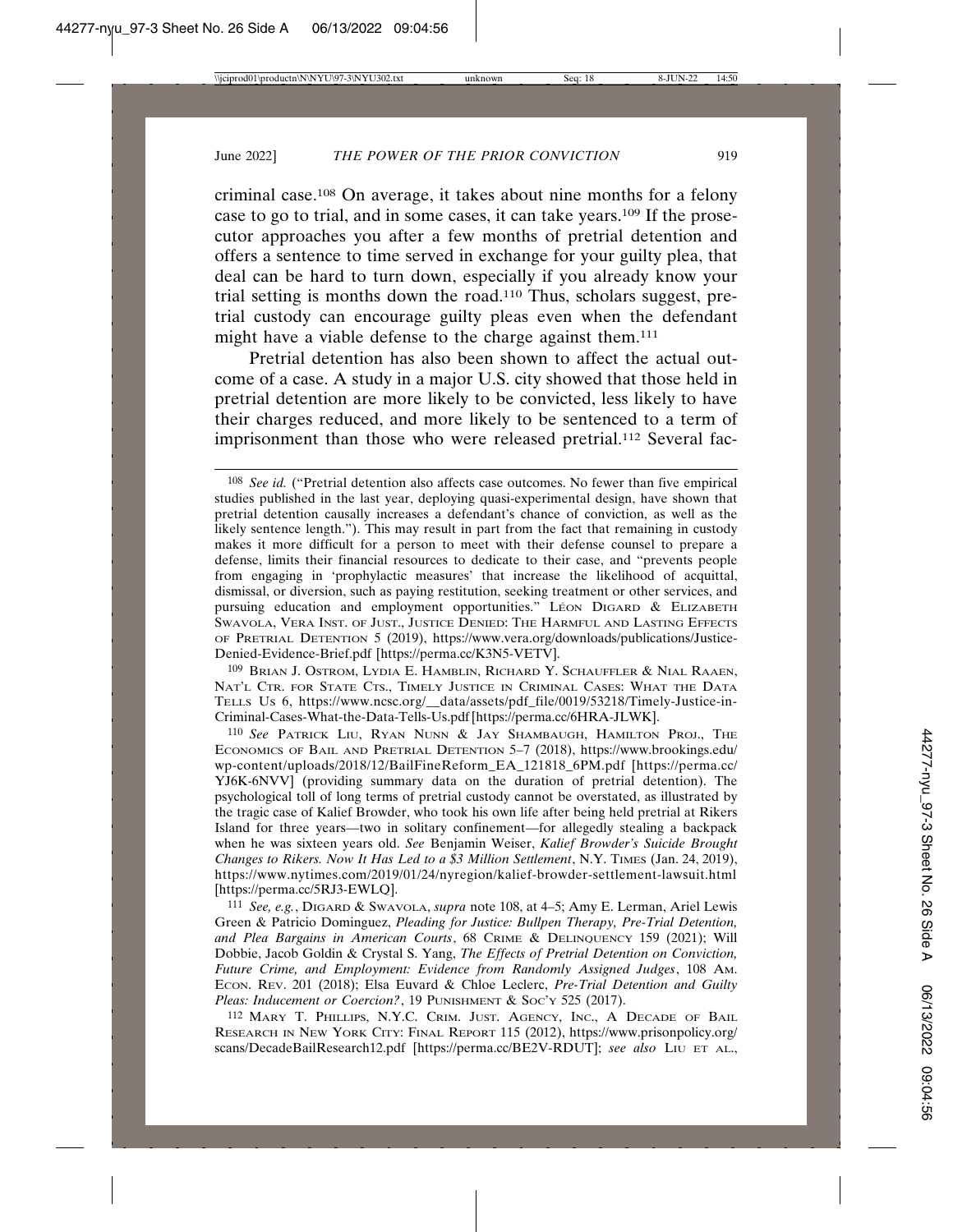tors likely interact here. But if a person's lack of financial resources means they are more likely to be treated less favorably in the criminal justice system, that is something those who rely on prior convictions to make sentencing decisions should understand.113

### *B. Pipelines to the Criminal Justice System*

As lawyers, concepts such as reasonable suspicion, probable cause, and guilty pleas are in our wheelhouse. But the criminal justice system is not an island. If we step outside our comfort zone of the legal framework, we see other factors that play a significant role in determining who is more or less likely to sustain a prior conviction. In other words, what goes on outside the criminal justice system influences who among us ever sees the inside of a courtroom at all.

One of the more important of these factors is what happens at school. The "school-to-prison pipeline" is a term used to describe the phenomenon whereby children are pushed out of schools and into the criminal justice system through certain types of disciplinary practices.114 Many public schools have adopted zero tolerance policies that apply "predetermined consequences, most often severe and punitive in nature, . . . [to defined behavior] regardless of the gravity of behavior, mitigating circumstances, or situational context."115 These policies were originally embraced in the 1980s and 90s in response to concerns about serious criminal conduct at schools involving firearms

*supra* note 110, at 11–12 (describing studies in other jurisdictions with the same results); *supra* note 108 and accompanying text.

<sup>113</sup> *See* MINNEAPOLIS FOUND., PRETRIAL JUSTICE: A REPORT ON THE CASH BAIL SYSTEM 4 (2019), https://www.minneapolisfoundation.org/wp-content/uploads/2020/10/ Report\_Pretrial\_Final.pdf [https://perma.cc/ZBK2-J6HX] (arguing the same); Ellen A. Donnelly & John M. MacDonald, *The Downstream Effects of Bail and Pretrial Detention on Racial Disparities in Incarceration*, 108 J. CRIM. L. & CRIMINOLOGY 775 (2018).

<sup>114</sup> Jason P. Nance, *Students, Police, and the School-to-Prison Pipeline*, 93 WASH. U. L. REV. 919, 923 (2016).

<sup>115</sup> *Id.* at 933 (quoting Am. Psych. Ass'n Zero Tolerance Task Force, *Are Zero Tolerance Policies Effective in the Schools? An Evidentiary Review and Recommendations*, 63 AM. PSYCH. 852, 852 (2008)); David Simson, *Exclusion, Punishment, Racism and Our Schools: A Critical Race Theory Perspective on School Discipline*, 61 UCLA L. REV. 506, 508–09 (2014) (describing the disproportionate impact of zero tolerance policies on Black youth). On the effectiveness—or lack thereof—of zero tolerance policies in schools, see generally Russell J. Skiba, *The Failure of Zero Tolerance*, 22 RECLAIMING CHILD. & YOUTH 27, 30 (2014) (finding that "[n]o data exist to show that out-of-school suspensions and expulsions reduce disruption or improve school climate" and that "disciplinary removal appears to have negative effects on student outcomes and the learning climate"); Am. Psych. Ass'n Zero Tolerance Task Force, *supra* (assessing the advantages and disadvantages of zero tolerance policies in schools).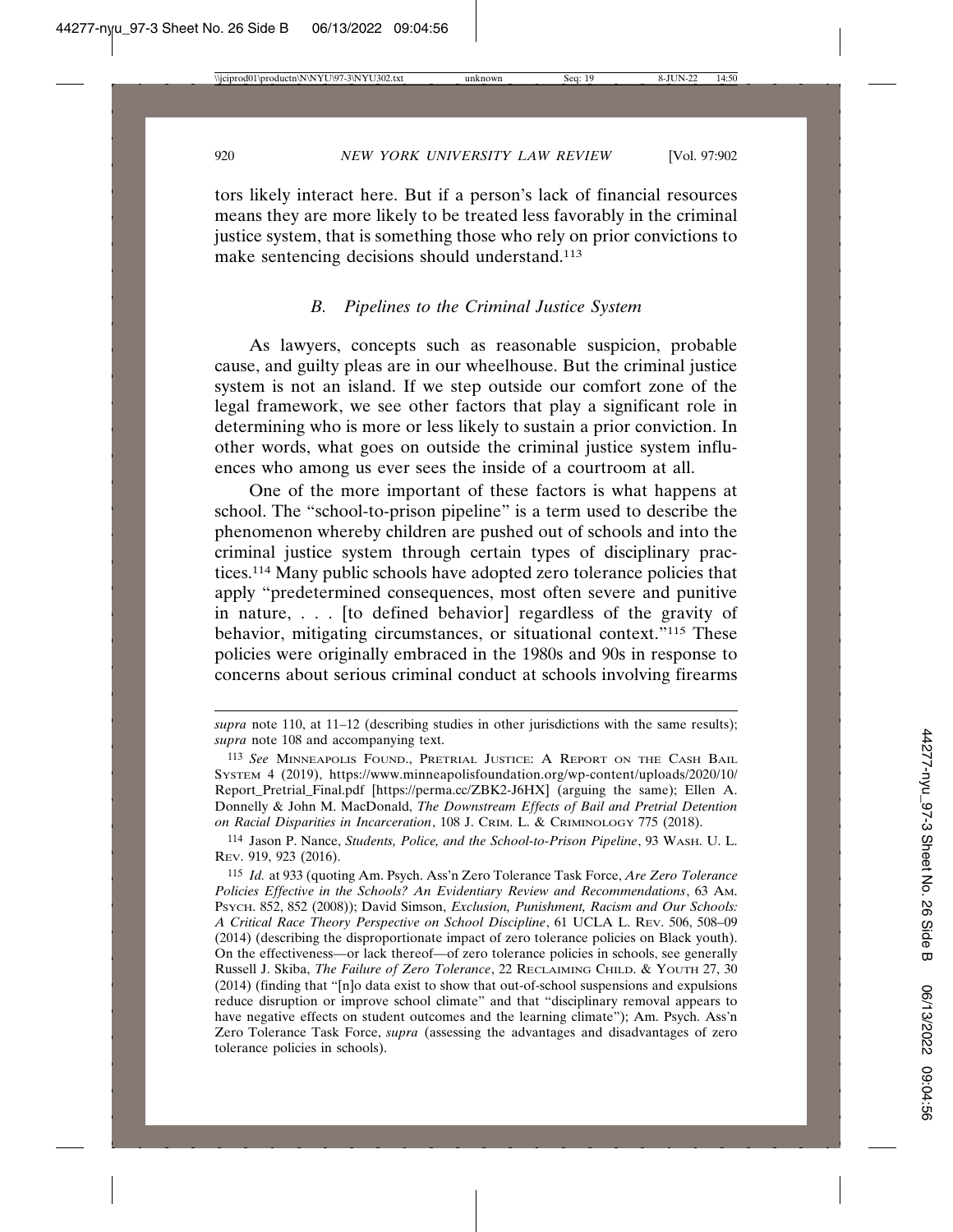or illegal drugs.116 But their application has expanded to a wide range of student behavior, much of which is not criminal.117

This means that even relatively minor misconduct can result in harsh punishment, often preordained consequences that leave no room for assessment of an individual student's circumstances. Some of the targeted conduct is indeed serious, such as perhaps bringing a weapon to school, but the policies also target misconduct such as insubordination, vandalism, or possession of a cell phone or over-thecounter medications.118 Frequently, the mandatory punishments imposed include the suspension or expulsion of the student from school.<sup>119</sup>

A key mechanism for enforcement of these policies has been the School Resource Officer.<sup>120</sup> A School Resource Officer is a police officer assigned to work inside a school with the goal of ensuring a safe educational environment for the students.<sup>121</sup> School Resource Officers ostensibly play several positive roles in the school: mentor, role model, educator, and informal counselor, in addition to their law enforcement responsibilities.122 But these officers can also escalate school misconduct—behavior that otherwise would have been handled by teachers or administrators in a school disciplinary proceeding—into an arrest or referral to juvenile court.123 This escalation raises questions about whether the role these officers play in the schools is unnecessarily increasing the number of students being introduced to the juvenile justice system.

In Cedar Rapids, Iowa, where I live, the City Council recently adopted significant modifications to the District's School Resource Officer program.124 These include cutting back on the number of officers in the schools, requiring the officers to familiarize themselves

119 *See* Maxime, *supra* note 118.

<sup>116</sup> Simson, *supra* note 115, at 508–09.

<sup>117</sup> *See id.* at 509.

<sup>118</sup> *See* S. David Mitchell, *Zero Tolerance Policies: Criminalizing Childhood and Disenfranchising the Next Generation of Citizens*, 92 WASH. U. L. REV. 271, 279–80 (2014); Farnell Maxime, *Zero-Tolerance Policies and the School to Prison Pipeline*, SHARED JUST. (Jan. 18, 2018), https://www.sharedjustice.org/most-recent/2017/12/21/zero-tolerancepolicies-and-the-school-to-prison-pipeline [https://perma.cc/7UG7-4CRH].

<sup>120</sup> *See* Janel George, *Populating the Pipeline: School Policing and the Persistence of the School-to-Prison Pipeline*, 40 NOVA L. REV. 493, 505–06 (2016); Nance, *supra* note 114, at 946.

<sup>121</sup> George, *supra* note 120, at 506.

<sup>122</sup> *Id.*

<sup>123</sup> Nance, *supra* note 114, at 949–50.

<sup>124</sup> *See* Grace King, *Changes to Cedar Rapids School Resource Program Aim to Reduce Arrests*, GAZETTE (Sept. 28, 2021, 7:49 AM), https://www.thegazette.com/k/changes-tocedar-rapids-school-resource-program-aim-to-reduce-arrests [https://perma.cc/PG5H-CKHD].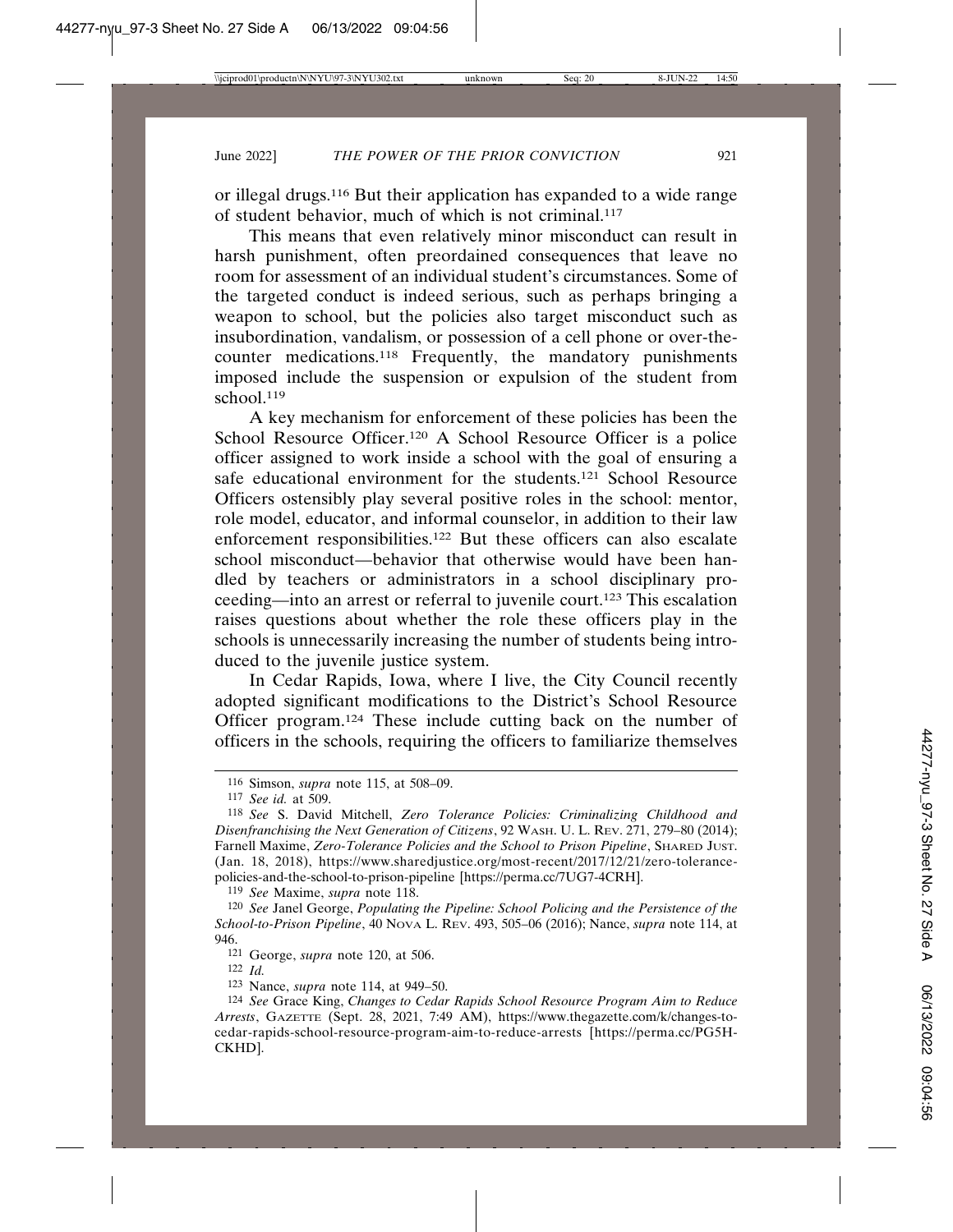with and make appropriate referrals to social services available to young people, and encouraging officers to seek diversion options rather than criminal charges for students on their first encounter with the justice system.125 Significant among the changes is also that School Resource Officers will no longer play a role in enforcing school rules or discipline, thus limiting the number and type of incidents in which the officers may become involved.126

A main catalyst behind these changes was data showing significant racial disparities in criminal complaints made against students in Cedar Rapids schools.127 Despite research showing that white and Black students engaged in misconduct at similar rates,<sup>128</sup> Black students were significantly more likely to be charged in criminal complaints reported by the School Resource Officers.129 In a recent fiveyear period, Black students comprised nineteen percent of the district's school population, but they accounted for sixty-one percent of the criminal allegations in the schools.130 Put another way, only one in five students in Cedar Rapids is Black, but Black students were the subject of three out of five of the School Resource Officers' criminal referrals. The students themselves spoke out as well. In response to a survey, one in four Black students said they felt uncomfortable or very uncomfortable around the School Resource Officer.131 Almost onefourth of the students who responded to the survey said they had seen "racial disparities in how [school resource] officers discipline students."132

Studies show that Cedar Rapids is not an outlier. According to the Department of Education, Black students account for 16% of stu-

130 *Id.*

<sup>125</sup> *Id.*

<sup>126</sup> *Id.*

<sup>127</sup> *See* Grace King, *Black Students Run 6 Times the Risk of White Students for Criminal Complaints in Cedar Rapids Schools*, GAZETTE (June 15, 2021, 9:56 AM), https:// www.thegazette.com/k/black-students-run-6-times-the-risk-of-white-students-for-criminalcomplaints-in-cedar-rapids-school [https://perma.cc/L3N4-PLG6].

<sup>128</sup> *See* Izabela Zaluska, *'No Major Changes' Needed to SROs, CRPD Says, Despite Data Showing Racial Disparities in Student Arrests*, LITTLE VILLAGE (July 14, 2021), https:// littlevillagemag.com/no-major-changes-needed-to-crpd-sro-program [https://perma.cc/ K8C8-XCBG].

<sup>129</sup> *Id.*

<sup>131</sup> Izabela Zaluska, *CRCSD Recommends Removing School Resource Officers from Middle Schools*, LITTLE VILLAGE (Aug. 24, 2021), https://littlevillagemag.com/crcsdrecommends-removing-school-resource-officers-from-middle-schools [https://perma.cc/ EP2B-EFFM].

<sup>132</sup> Marissa Payne, *Cedar Rapids School District Commits to Changing School Resource Officer Program*, GAZETTE (June 15, 2021, 9:45 AM), https://www.thegazette.com/ education/cedar-rapids-school-district-commits-to-changing-school-resource-officerprogram [https://perma.cc/3UH2-KKTQ].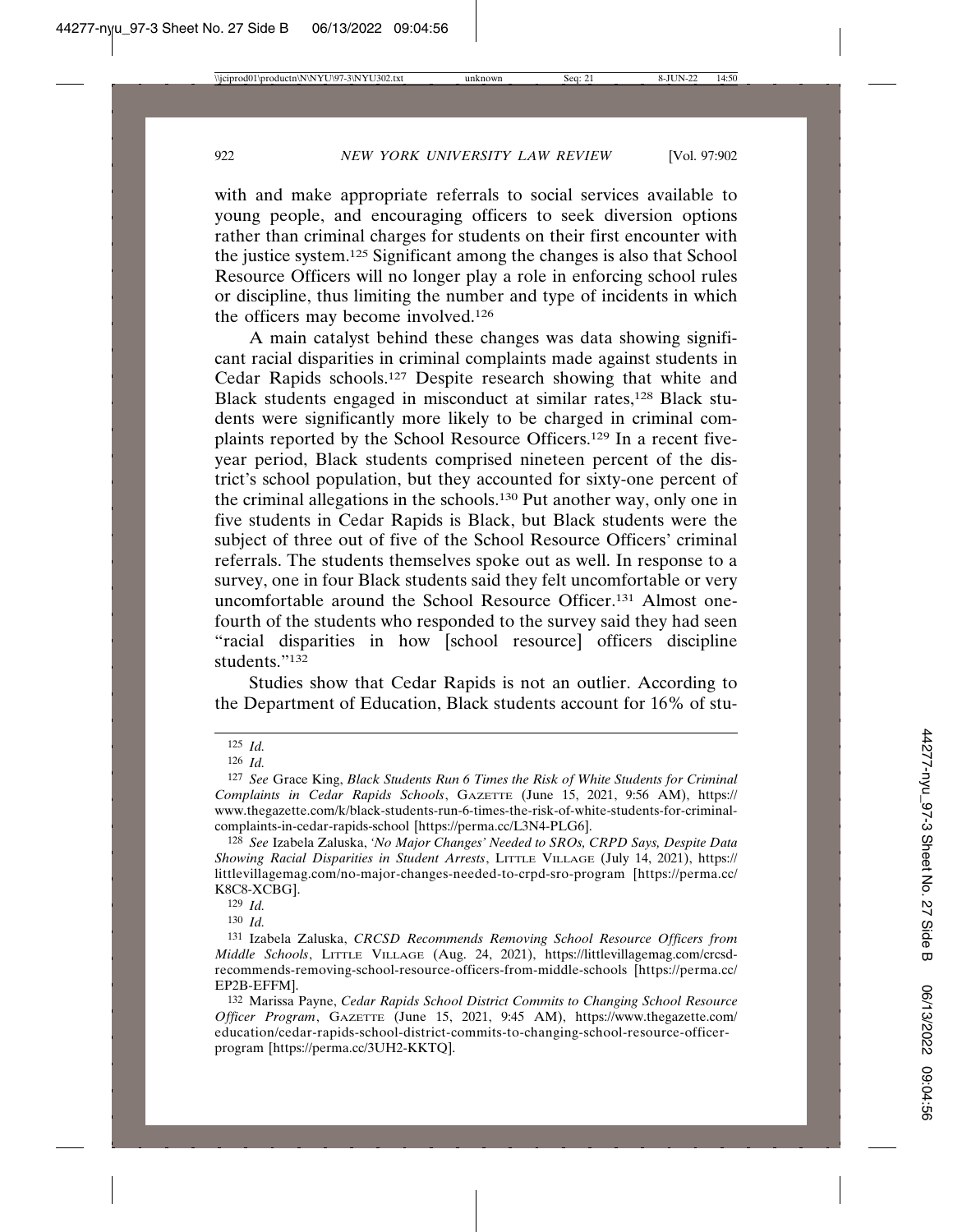dent enrollment, but account for 27% of students who are referred to law enforcement, and 31% of students subject to in-school arrest.<sup>133</sup> Black students of all ages are three times more likely to be expelled or suspended than their white peers.134 Black and low-income students also receive longer suspensions for the same or lesser misconduct or infractions.135

Studies suggest that these disparities are apparent even in preschool suspensions for misconduct. Approximately twenty percent of preschool students are Black, but Black children account for nearly half of all preschool students who have served more than one out-ofschool suspension.136 According to researchers, these disparities in the rates and severity of discipline cannot be explained by the frequency or severity of the student misconduct.137

Why does this matter? For a number of reasons. Perhaps most important is the evidence that juvenile incarceration has profound effects on a student's future educational, housing, employment, and

134 DOE, CIVIL RIGHTS DATA COLLECTION, *supra* note 133, at 1.

135 "Black youth are more than four times as likely to be detained or committed in juvenile facilities as their white peers, according to nationwide data collected in October 2019." SENTENCING PROJ., BLACK DISPARITIES IN YOUTH INCARCERATION 1 (2021), https://www.sentencingproject.org/wp-content/uploads/2017/09/Black-Disparities-in-Youth-Incarceration.pdf [https://perma.cc/H2Y8-MBKD]. "Forty-one percent of youths in placement are Black, even though Black Americans comprise only 15% of all youth across the United States." *Id.*; *see also* NAT'L ASS'N OF SCH. PSYCHS., ZERO TOLERANCE AND ALTERNATIVE DISCIPLINE STRATEGIES: A FACT SHEET FOR EDUCATORS AND POLICYMAKERS 1 (2008) ("African American students have consistently been found to be suspended two to three times as often as other students, and similarly overrepresented in office referrals, corporal punishment, and school expulsion.").

136 WALTER S. GILLIAM, ANGELA N. MAUPIN, CHIN R. REYES, MARIA ACCAVITTI & FREDERICK SHIC, YALE UNIV. CHILD STUDY CTR., DO EARLY EDUCATORS' IMPLICIT BIASES REGARDING SEX AND RACE RELATE TO BEHAVIOR EXPECTATIONS AND RECOMMENDATIONS OF PRESCHOOL EXPULSIONS AND SUSPENSIONS? 2 (2016), https:// medicine.yale.edu/childstudy/zigler/publications/Preschool%20Implicit%20Bias% 20Policy%20Brief\_final\_9\_26\_276766\_5379\_v1.pdf [https://perma.cc/45JM-JFQM]; DOE, CIVIL RIGHTS DATA COLLECTION, *supra* note 133, at 1.

137 *See* Simson, *supra* note 115; Areto A. Imoukuede, *The Right to Public Education and the School to Prison Pipeline*, 12 ALB. GOV'T L. REV. 52, 78–82 (2018).

<sup>133</sup> OFF. FOR CIV. RTS., U.S. DEP'T OF EDUC., CIVIL RIGHTS DATA COLLECTION: DATA SNAPSHOT: SCHOOL DISCIPLINE 1 (2014) [hereinafter DOE, CIVIL RIGHTS DATA COLLECTION], https://ocrdata.ed.gov/assets/downloads/CRDC-School-Discipline-Snapshot.pdf [https://perma.cc/JR5Q-HZDA]; *see also* U.S. DEP'T OF JUST., CIV. RTS. DIV., DEAR COLLEAGUE LETTER ON THE NONDISCRIMINATORY ADMINISTRATION OF SCHOOL DISCIPLINE 3 (2014), https://www2.ed.gov/about/offices/list/ocr/letters/colleague-201401-title-vi.pdf [https://perma.cc/42ZA-U76J] (noting that "African-American students represent 15% of students" but "make up 35% of students suspended once, 44% of those suspended more than once, and 36% of students expelled"), *rescinded by* U.S. DEP'T OF JUST., CIV. RTS. DIV., DEAR COLLEAGUE LETTER (2018), https://www2.ed.gov/about/ offices/list/ocr/letters/colleague-201812.pdf [https://perma.cc/JVL7-XFWA].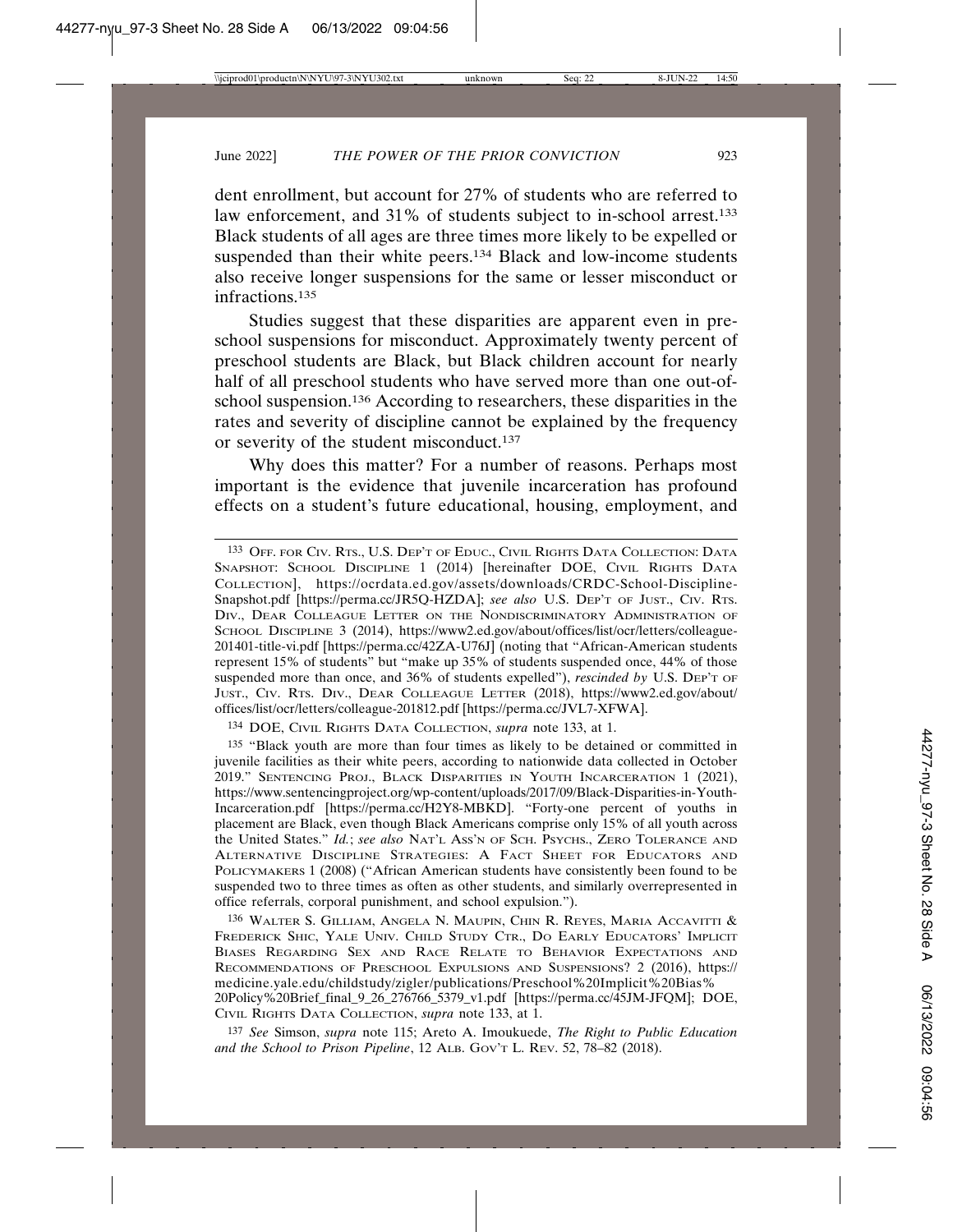military opportunities.<sup>138</sup> Moreover, for our immediate purposes, juvenile incarceration increases the probability of a student's future involvement in the criminal justice system.139 Even students who avoid criminal referrals, but are nevertheless disciplined with out-ofschool suspensions, are more likely to drop out of school than those who are not.<sup>140</sup> And students who drop out of school are more likely to be arrested.141 It does not even take an adjudication of guilt for the effects to be felt. One study indicates that a first-time arrest during high school nearly doubles the chances that a student will drop out of school; a court appearance in connection with that arrest nearly quadruples it.142

The reasons why Black students, particularly Black boys, are targeted for harsher treatment in the school setting are troubling to say the least, but for our purposes here, I want to focus on the consequences of this pattern: The decision to arrest a student, rather than address the matter in a disciplinary process at the school, decreases the chances that the student will graduate from high school and, ultimately, increases the chances that the student will be tangled up in the criminal justice system as an adult.143

Experts remind us of the humiliation a student experiences when being forcibly removed from their school and the lasting effects that experience has on them, their interest in school, and their level of trust in the judicial system.144 In short, the educational opportunities offered or denied to a young person are strongly correlated with later involvement in the criminal justice system. To the extent that either race or socioeconomic status, or both, contribute to these disparities, these are consequences those of us who are stewards of that criminal justice system should not ignore.

141 *See* Nance, *supra* note 139, at 322–23.

<sup>138</sup> *See* Katayoon Majd, *Students of the Mass Incarceration Nation*, 54 HOW. L.J. 343, 376–78 (2011) (discussing long-term effects of juvenile incarceration).

<sup>139</sup> Jason P. Nance, *Dismantling the School-to-Prison Pipeline: Tools for Change*, 48 ARIZ. ST. L.J. 313, 319–20 (2016) (discussing scholarship that found prior incarceration was the strongest predictor of recidivism).

<sup>140</sup> *See* Elizabeth Pufall Jones, *The Link Between Suspensions, Expulsions, and Dropout Rates*, AMERICA'S PROMISE ALL. (Sept. 5, 2018), https://www.americaspromise.org/ opinion/link-between-suspensions-expulsions-and-dropout-rates [https://perma.cc/3E3P-LSNA] (describing the result of a 2012 study finding "that suspension increased the chance of leaving school prior to graduation from 16 percent to . . . 32 percent").

<sup>142</sup> Imoukuede, *supra* note 137, at 73 (citing Gary Sweeten, *Who Will Graduate? Disruption of High School Education by Arrest and Court Involvement*, 23 JUST. Q. 462, 473 (2006)).

<sup>143</sup> *See supra* notes 138–42 and accompanying text.

<sup>144</sup> *See* Majd, *supra* note 138, at 376–81; Kristin Henning, *Boys to Men: The Role of Policing in the Socialization of Black Boys*, *in* POLICING THE BLACK MAN, *supra* note 96, at 63–68.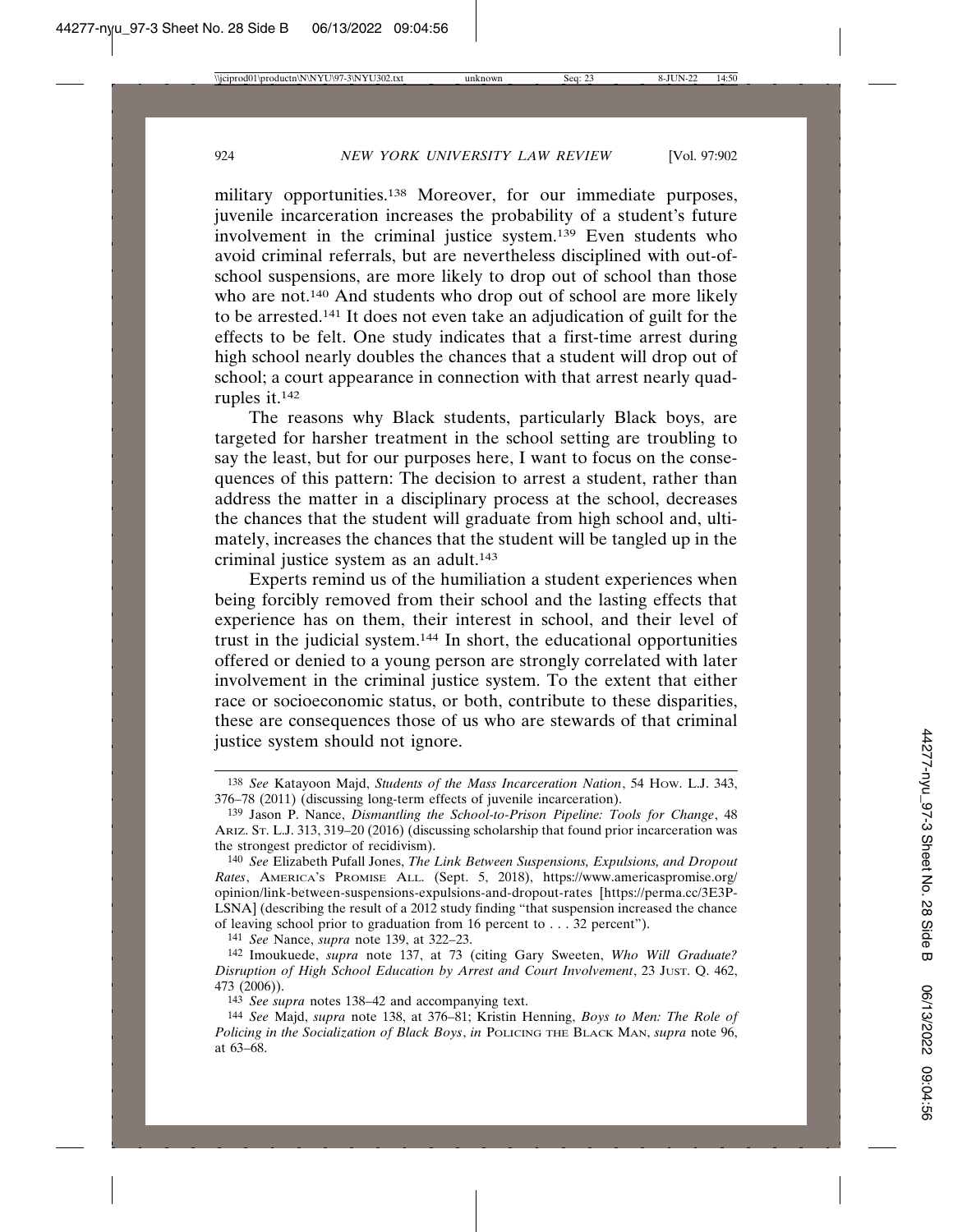### *C. Collateral Consequences of Conviction*

Recidivist statutes, by definition, apply to those who have already been convicted of at least one crime.145 For this reason, we also have to remind ourselves what it means to live with a prior conviction in this country. A person with a felony conviction faces a number of obstacles to successful reentry after release from prison. We need to understand these obstacles too if we are going to meaningfully assess the value a prior conviction brings to sentencing.

We generally term these obstacles the "collateral consequences" of a conviction.146 The first that comes to mind is the loss of certain civil rights, including the right to vote.147 Whether and how a person can get the right to vote restored varies by state. As of 2020, however, 5.2 million Americans remained ineligible to vote due to a felony conviction.148 And one in every sixteen Black adults was disenfranchised, representing thirty-five percent of the total disenfranchised population.149 This means that whatever the reason for a person's inability to regain their right to vote, and thus participate in the democratic process, disenfranchisement affects Black Americans more harshly than it does whites.

But the restrictions on a person coming out of prison are even more pervasive than losing the right to vote. Many of the more immediate and damaging consequences are not ones that the judge warns you about before pleading guilty. As a public defender, I was sure to advise my clients before they made the decision on whether to go to trial or to plead guilty that a conviction would result in the loss of civil rights. But we did not take the time to warn our clients of other conse-

147 *See generally Felon Voting Rights*, NAT'L CONF. OF STATE LEGISLATURES (June 28, 2021), https://www.ncsl.org/research/elections-and-campaigns/felon-voting-rights.aspx [https://perma.cc/MKR2-KTGW] (describing state-by-state policies on voting rights and restrictions for those convicted of felonies).

148 CHRISTOPHER UGGEN, RYAN LARSON, SARAH SHANNON & ARLETH PULIDO-NAVA, SENT'G PROJ., LOCKED OUT 2020: ESTIMATES OF PEOPLE DENIED VOTING RIGHTS DUE TO A FELONY CONVICTION 4 (Oct. 30, 2020), https://www.sentencingproject.org/ publications/locked-out-2020-estimates-of-people-denied-voting-rights-due-to-a-felonyconviction [https://perma.cc/RC4L-F89A].

149 *Id.* at 4, 16–17 tbls.3 & 4.

<sup>145</sup> *See generally Recidivism*, NAT'L INST. JUST., https://nij.ojp.gov/topics/corrections/ recidivism [https://perma.cc/RB9K-B5NW] (defining "recidivism" as "a person's relapse into criminal behavior, often after the person receives sanctions or undergoes intervention for a previous crime").

<sup>146</sup> *See* Cameron Kimble & Ames Grawert, *Collateral Consequences and the Enduring Nature of Punishment*, BRENNAN CTR. JUST. (June 21, 2021), https://www.brennancenter. org/our-work/analysis-opinion/collateral-consequences-and-enduring-nature-punishment [https://perma.cc/TBV6-58ZF].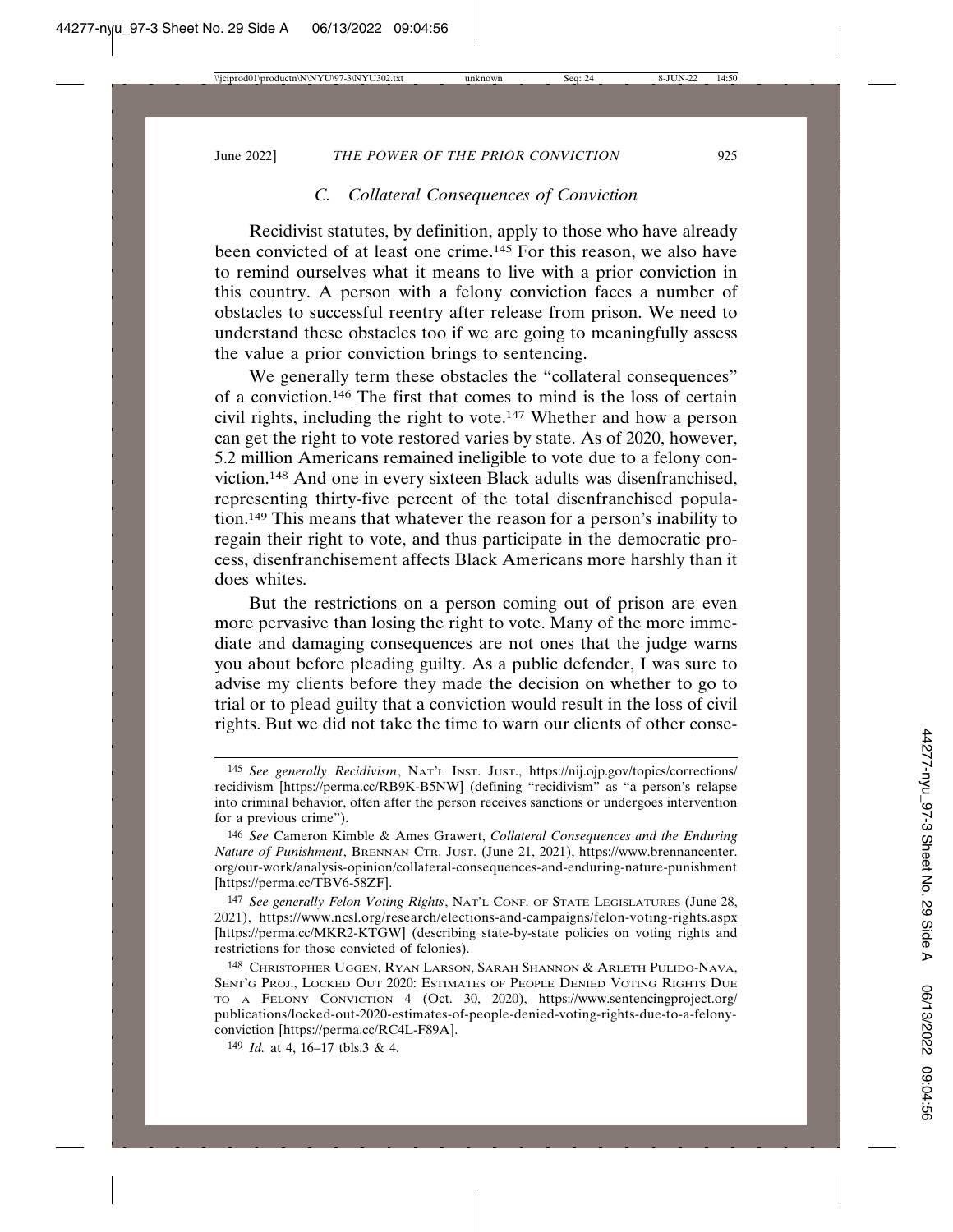quences that would not be officially imposed by the court at sentencing.150

These are the consequences that are sometimes called "invisible punishments."151 Admittedly, many of us simply did not understand the type or the extent of the obstacles our clients would face upon release from prison.152 Speaking for myself, it took years of working as a public defender and representing clients at revocation hearings or on subsequent charges before I began to recognize how hard we make reentry into one's community. Collectively, we are just beginning to appreciate the profound effect these invisible punishments can have on the ability of a formerly incarcerated person to get back on their feet.153

For example, nearly every federal prison sentence includes a term of supervised release, ranging from one year to life.154 During this timeframe, the previously incarcerated person's continued release is subject to their compliance with myriad conditions.<sup>155</sup> These might include a substantive requirement like participation in drug, alcohol, or mental health treatment, or a more ministerial mandate to notify a supervising probation officer of a change of address.<sup>156</sup> At least in federal court, a standard condition also mandates that you not knowingly communicate or interact with another person who, like you, has previ-

<sup>150</sup> *See* Gabriel J. Chin, *The New Civil Death: Rethinking Punishment in the Era of Mass Conviction*, 160 U. PA. L. REV. 1789, 1814–15 (2012) (noting that, with the exception of deportation, criminal defendants do not have a constitutionally protected right to notice about collateral consequences from the court or defense counsel when considering whether to plead guilty).

<sup>151</sup> *See* Eisha Jain, *The Mark of Policing: Race and Criminal Records*, 73 STAN. L. REV. ONLINE 162, 170–71 (2021).

<sup>152</sup> *See generally* Kimble & Grawert, *supra* note 146 (discussing limitations on employment, social safety net benefits, and voting rights); U.S. COMM'N ON CIV. RTS., COLLATERAL CONSEQUENCES: THE CROSSROADS OF PUNISHMENT, REDEMPTION, AND THE EFFECTS ON COMMUNITIES 130–31 (2019) (discussing also limitations on gun ownership, jury service, and more).

<sup>153</sup> *See generally* RACHEL ELISE BARKOW, PRISONERS OF POLITICS: BREAKING THE CYCLE OF MASS INCARCERATION (2019) (reviewing the long-term effects of criminal punishment after imprisonment); *see also* United States v. Nesbeth, 188 F. Supp. 3d 179, 184–86 (E.D.N.Y. 2016) (discussing the wide-ranging effects of collateral consequences).

<sup>154</sup> *See* U.S. SENT'G COMM'N, PRIMER: SUPERVISED RELEASE 2–3 (2021), https:// www.ussc.gov/sites/default/files/pdf/training/primers/2021\_Primer\_Supervised\_Release.pdf [https://perma.cc/6EXJ-4RJT]; 18 U.S.C. § 3583.

<sup>155</sup> *See* U.S. SENT'G COMM'N, *supra* note 154, at 4–11; 18 U.S.C. § 3583(d) (outlining the conditions of federal supervised release); U.S. SENT'G GUIDELINES MANUAL § 5D1.3 (U.S. SENT'G COMM'N 2021).

<sup>156</sup> *See, e.g.*, U.S. SENT'G GUIDELINES MANUAL § 5D1.3(c)(5), (d)(4)–(5) (U.S. SENT'G COMM'N 2021). Other conditions contemplated by the U.S. Sentencing Guidelines include, among many, requirements related to meeting child support or debt payment obligations, restrictions on possession of weapons, and allowing probation officers to visit the defendant's home at any time. *Id.* § 5D1.3(d)(1)–(2), (c)(6), (c)(10).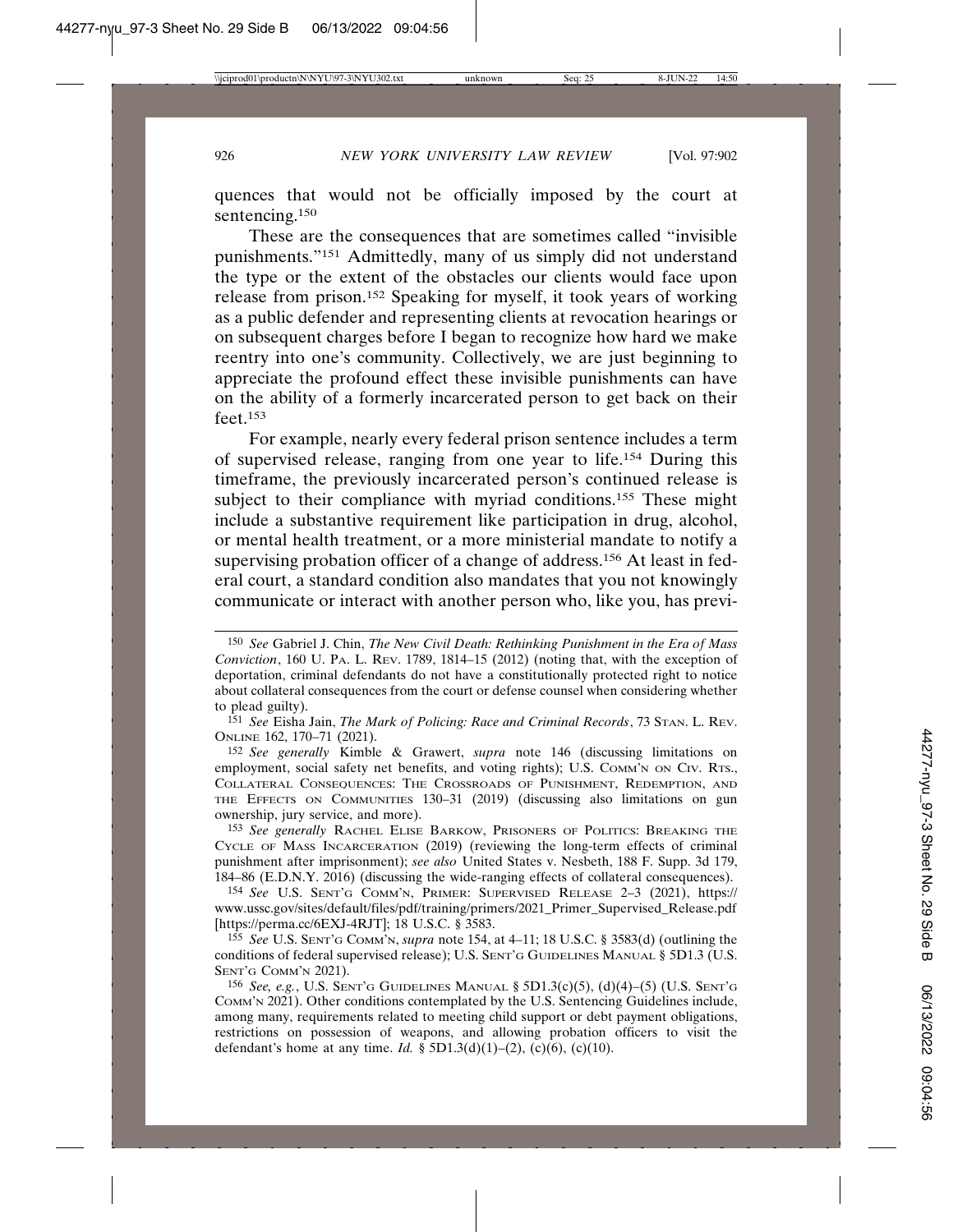ously been convicted of a felony offense.157 As a lawyer, I was always impressed when my clients were able to meet all of these varied obligations, and I silently wondered if I would be as successful if I were required to do the same.

One standard condition of supervised release in federal court is to maintain employment.158 Employment is, not surprisingly, linked to reduced recidivism.159 But the fact of the matter is that formerly incarcerated persons often have significant difficulty getting a job.160 Under both state and federal law, some types of jobs are simply off-limits.161 For example, many states prohibit those with prior convictions from holding certain occupational licenses.<sup>162</sup> And licensing, moreover, often requires training, examinations, and related fees. For someone coming out of prison, such requirements can be logistically, financially, and sometimes legally out of reach.

But even for those opportunities legally and realistically available, almost ninety percent of employers conduct a background check, and surveys indicate that most employers are unwilling to hire a person who has served time in prison.163 Studies also show that a person with a criminal record is fifty percent less likely to get a call back or a job offer than a person without one.164 And those who do

160 *See* Michael Pinard, *Criminal Records, Race and Redemption*, 16 N.Y.U. J. LEGIS. & PUB. POL'Y 963, 972–75 (2013) (discussing obstacles to employment that individuals with criminal records face).

161 *See, e.g.*, U.S. COMM'N ON CIV. RTS., *supra* note 152, at 35 (describing the pervasiveness and impact of barriers such as "occupational licensing laws that disqualify workers with criminal records, and statutory hiring restrictions imposed by federal or state agencies"); Kimble & Grawert, *supra* note 146 ("Today, more than 27,000 rules bar formerly justice-involved people from holding professional licenses.").

162 *See* U.S. COMM'N ON CIV. RTS., *supra* note 152, at 35, 49–54 (discussing occupational license barriers); Chidi Umez & Rebecca Pirius, *Barriers to Work: Improving Employment in Licensed Occupations for Individuals with Criminal Records*, NAT'L CONF. OF STATE LEGISLATURES (2018), https://www.ncsl.org/Portals/1/Documents/Labor/Licensing/ criminalRecords\_v06\_web.pdf [https://perma.cc/3SY7-T6WF].

163 CRIM. JUST. SECTION, AM. BAR ASS'N, COLLATERAL CONSEQUENCES OF CRIMINAL CONVICTIONS: JUDICIAL BENCH BOOK 4 (2018), https://www.ojp.gov/pdffiles1/nij/grants/ 251583.pdf [https://perma.cc/44SL-ZKRH].

164 *See* U.S. COMM'N ON CIV. RTS., *supra* note 152, at 35.

<sup>157</sup> *Id.* § 5D1.3(c)(8).

<sup>158</sup> *Id.* § 5D1.3(c)(7).

<sup>159</sup> *See, e.g.*, Grant Duwe & Makada Henry-Nickie, *A Better Path Forward for Criminal Justice: Training and Employment for Correctional Populations*, BROOKINGS 59 (Apr. 2021), https://www.brookings.edu/research/a-better-path-forward-for-criminal-justicetraining-and-employment-for-correctional-populations [https://perma.cc/SP7V-ELVN] ("Having a job . . . has been shown to reduce recidivism, and individuals are less likely to commit crimes when they have stable, full-time employment."); U.S. COMM'N ON CIV. RTS., *supra* note 152, at 39.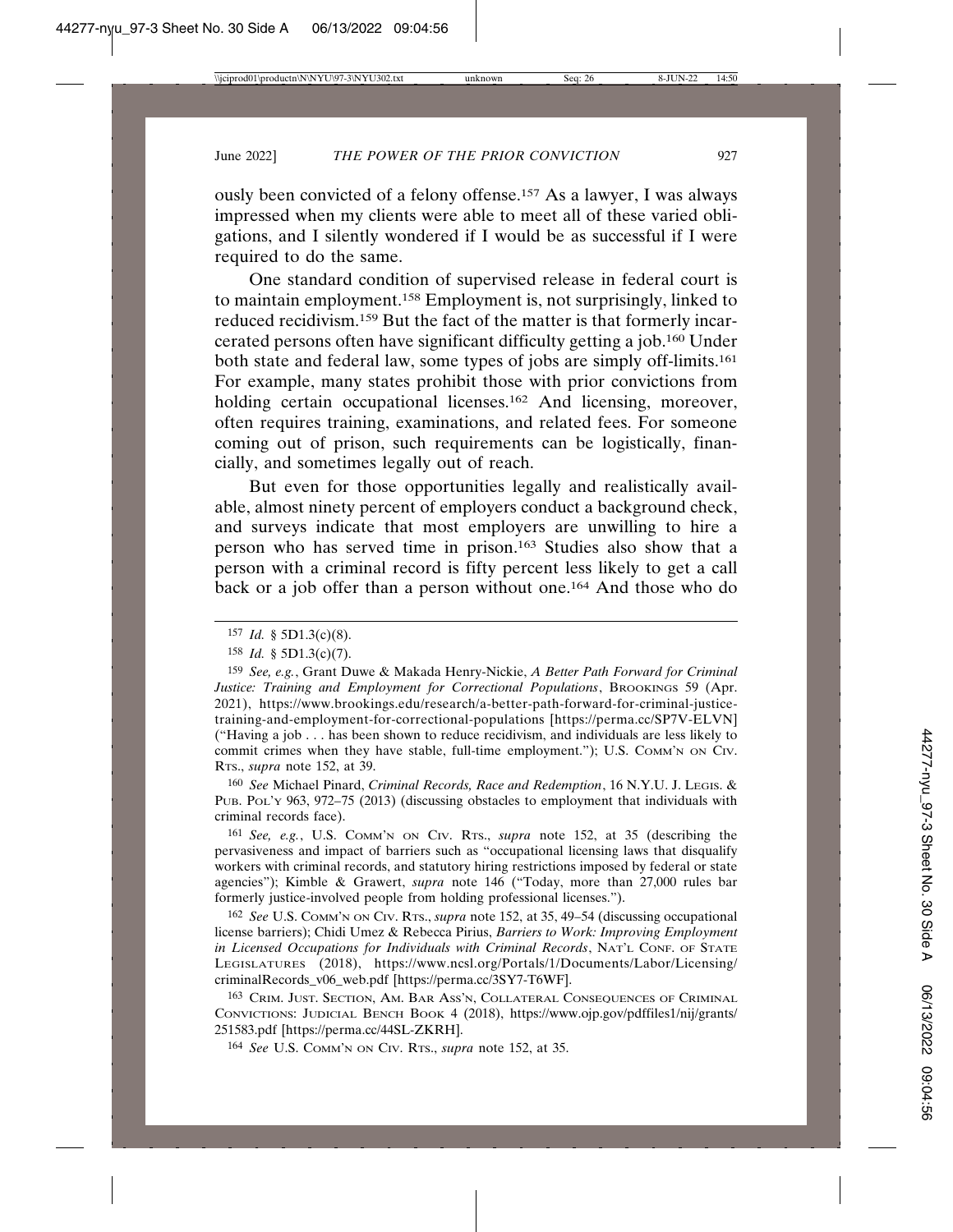get work are paid significantly lower wages.165 Many factors are likely to play into these numbers, of course, including differences in education and marketable skills. But in the end, sixty percent of formerly incarcerated persons remain unemployed in the first year after their release.166

Trying to maintain financial stability without a job is difficult enough for anyone. But individuals recently released from prison often face additional financial burdens above housing, food, and childcare: court-imposed financial liabilities. In Iowa, the Legal Aid organization has taken particular interest in court debt and the impact it has on their clients. According to the director of the organization, it is not the fines or restitution that is most burdensome for low-income Iowans—rather, what creates the biggest debt for people is simply being a part of the criminal justice system in the first place.<sup>167</sup> In many states, like Iowa, you are obligated to pay the costs of your legal defense as well as jail fees for your pretrial detention, even though you were deemed indigent when charges were first brought against you.168 Iowa law provides that these court debts can be assessed only to the extent of a person's ability to pay.169 But most of the people charged with paying the cost of their court-appointed counsel or their stay in jail pending trial are simply unable to pay those costs in full.<sup>170</sup> Yet the debt does not go away, and the consequences can be financially debilitating.171

This phenomenon is not unique to Iowa. According to the National Institute of Justice, more than eighty-five percent of people on probation and parole are required to pay some type of supervision

<sup>165</sup> HALF IN TEN & SENTENCING PROJ., AMERICANS WITH CRIMINAL RECORDS 2 (2014), https://www.sentencingproject.org/wp-content/uploads/2015/11/Americans-with-Criminal-Records-Poverty-and-Opportunity-Profile.pdf [https://perma.cc/L3C3-YLRZ] ("[T]hose who do find jobs take home 40 percent less pay annually.").

<sup>166</sup> *Id.*

<sup>167</sup> *See* Lee Rood, *Critics Say Bill Touted as Reforming Court Fines and Fees Would Be a Civil Rights Setback*, HAWK EYE (June 28, 2020, 12:01 AM), https://www.thehawkeye.com/ story/news/local/2020/06/28/critics-say-bill-touted-as-reforming-court-fines-and-fees-wouldbe-civil-rights-setback/112765244 [https://perma.cc/3WDA-FZQM] (reporting that Alex Kornya, litigation director for Iowa Legal Aid, "said that in Iowa, the two largest costs for low-income defendants are indigent defense counsel fees and pretrial jail fees that often pile up because defendants cannot afford bail or bond").

<sup>168</sup> *See id.*

<sup>169</sup> *See id.*

<sup>170</sup> *See id.* ("Most low-income Iowans do not have the ability to pay all the costs being levied against them in a court case, regardless of whether they are convicted of a crime.").

<sup>171</sup> *See, e.g.*, Alex Kornya, Danica Rodarmel, Brian Highsmith, Mel Gonzalez & Ted Mermin, *Crimsumerism: Combating Consumer Abuses in the Criminal Justice System*, 54 HARV. C.R.-C.L. L. REV. 107, 108–10 (2019) (sharing representative examples of the longterm financial costs resulting from interactions with the criminal system).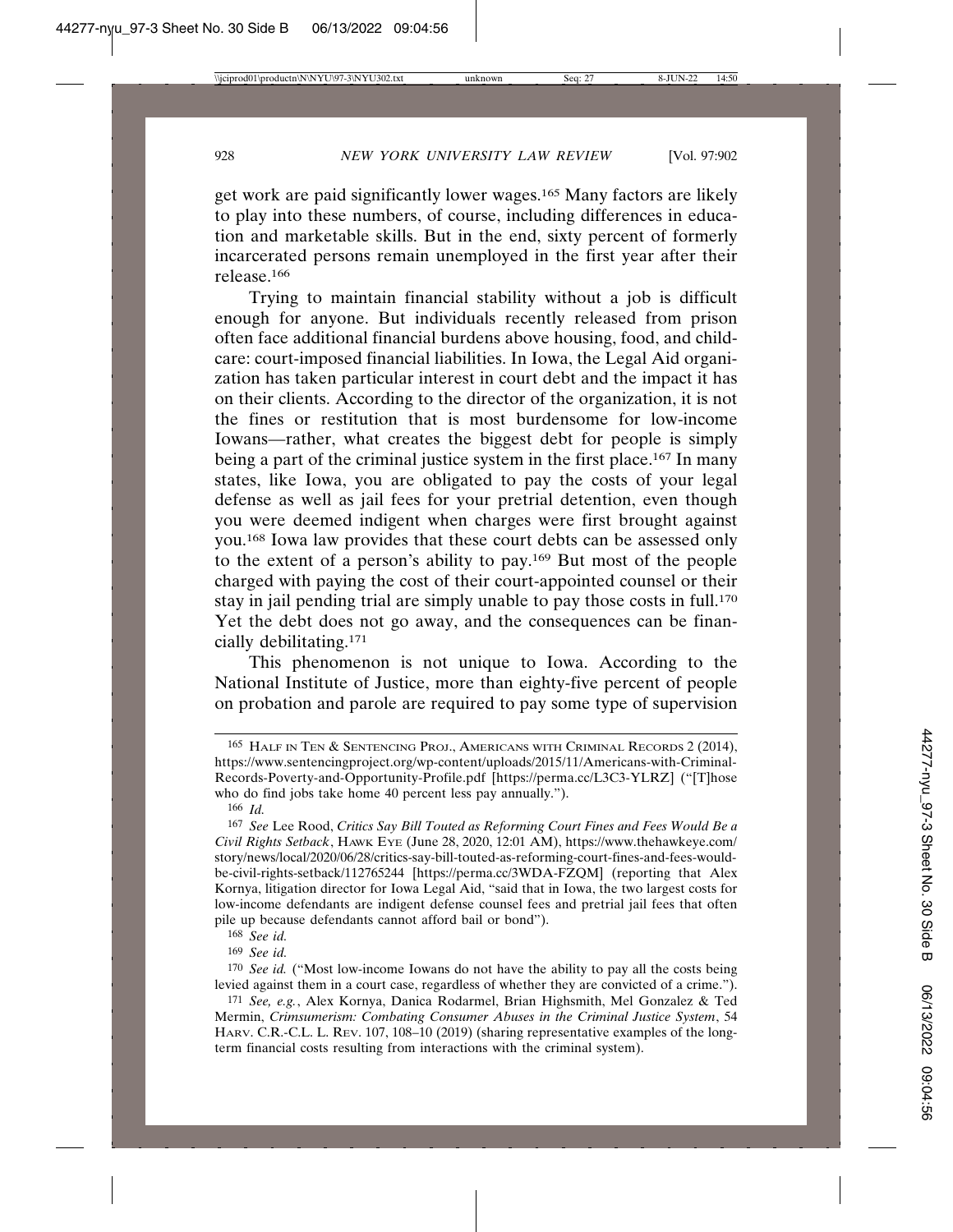fee, court costs, fine, or restitution, and they are subject to sanction for failure to do so.172 In total, "some 10 million people owe more than \$50 billion from their contact with the criminal justice system."173 Considering that a large number of those directly involved are indigent, it is not difficult to imagine the additional burden these financial penalties can impose on individuals and their families.

More than 600,000 people return to their communities each year after serving a term of imprisonment in either federal or state prison.174 If these and other collateral consequences operate to limit a person's ability to reenter their community, earn a living wage, and remain law-abiding, the policies underlying collateral consequences ultimately exacerbate the use of recidivist statutes.175 Additional statistics are telling here as well: Almost 2.3 million people are currently incarcerated in the United States, over 200,000 of them in federal custody.176 The vast majority of defendants prosecuted in federal court qualify for court-appointed counsel.177 Of all federal defendants who received an enhanced sentence in 2019 for possession of a firearm pursuant to the ACCA—that is, they had three or more prior convictions for a violent felony or serious drug offense—almost seventy-five percent were Black.178 Of those convicted of a federal felony drug offense

173 *Id.*

174 Lucius Couloute & Daniel Kopf, *Out of Prison & Out of Work: Unemployment Among Formerly Incarcerated People*, PRISON POL'Y INITIATIVE (July 2018), https:// www.prisonpolicy.org/reports/outofwork.html [https://perma.cc/9GDR-L8M5].

175 *See* Eisha Jain, *Prosecuting Collateral Consequences*, 104 GEO. L.J. 1197, 1203–10 (2016) (discussing collateral consequences and plea bargaining in the context of criminal law administration); April Frazier-Camara, *Overcriminalization of Redemption: Fixing a Broken System, Not Broken People*, 28 CRIM. JUST. 19, 19–20 (2013) (reviewing barriers to reentering communities after release from prison); Shon Hopwood, *Improving Federal Sentencing*, 87 UMKC L. REV. 79, 80 (2018) (noting that "the entire package of punishment" includes not only the prison term but also "the lifelong punishment that begins when a person is released").

176 Wendy Sawyer & Peter Wagner, *Mass Incarceration: The Whole Pie 2020*, PRISON POL'Y INITIATIVE (Mar. 24, 2020), https://www.prisonpolicy.org/reports/pie2020.html [https://perma.cc/CE6G-SHJ2].

177 *See Defender Services*, U.S. CTS., https://www.uscourts.gov/services-forms/defenderservices [https://perma.cc/BT8Z-639P] ("Federal defender organizations, together with the more than 12,000 private 'panel attorneys' who accept CJA assignments annually, represent the vast majority of individuals who are prosecuted in our nation's federal courts.").

178 U.S. SENT'G COMM'N, FEDERAL ARMED CAREER CRIMINALS: PREVALENCE, PATTERNS, AND PATHWAYS 22 (2021), https://www.ussc.gov/sites/default/files/pdf/researchand-publications/research-publications/2021/20210303\_ACCA-Report.pdf [https:// perma.cc/YF9S-VX26].

<sup>172</sup> KARIN D. MARTIN, SANDRA SUSAN SMITH & WENDY STILL, SHACKLED TO DEBT: CRIMINAL JUSTICE FINANCIAL OBLIGATIONS AND THE BARRIERS TO RE-ENTRY THEY CREATE 5 (2017), https://www.ojp.gov/pdffiles1/nij/249976.pdf [https://perma.cc/N7ZT-6CNN].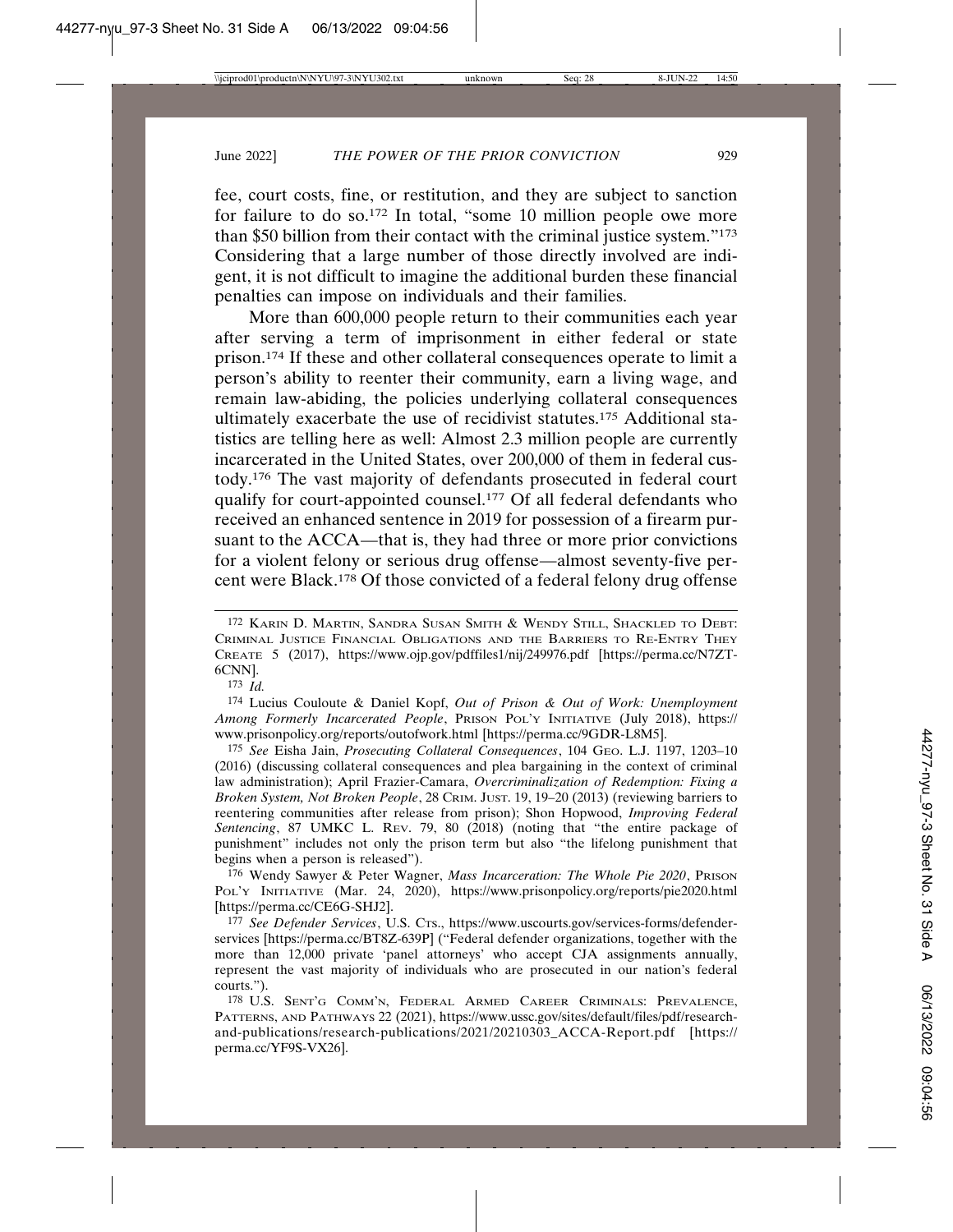who saw their mandatory minimum sentence increase due to their prior record, over fifty percent were Black.179

### **CONCLUSION**

None of this is to say that a person's prior record is not relevant at the time of sentencing. I want to make clear that this is not the point of my remarks. First, as a legal matter, the practice of using prior convictions to enhance a sentence has been upheld against several challenges at the Supreme Court.180 For those charged, it does feel like double jeopardy, at least as a layperson generally understands the concept.181 As a public defender, I certainly had that discussion numerous times with clients who were concerned with the amount of time they were facing if convicted. But the Supreme Court has been clear that recidivist statutes do not violate the prohibition against double jeopardy.182 More than one hundred years ago, the Court explained that you are not being punished again for the earlier offense.183 Instead, the repetition of criminal conduct aggravates your guilt on the current offense.184 The Court recently reiterated this notion when it said that recidivism is "as typical a sentencing factor as one might imagine."185

Second, as a practical matter of public safety, there can be little question that prior criminal conduct and an inability to conform one's behavior to the law are relevant factors to consider when determining an appropriate punishment. The judicial system must be structured in such a way as to take into account, for example, particularly violent or antisocial behavior. Prior conduct, both good and bad, is indeed relevant at a criminal sentencing hearing.

<sup>179</sup> U.S. SENT'G COMM'N, *supra* note 9, at 33 (reporting that 57.9% of offenders subject to an enhanced mandatory minimum sentence were Black); *see also* Rhys Hester, Richard S. Frase, Julian V. Roberts & Kelly Lyn Mitchell, *Prior Record Enhancements at Sentencing: Unsettled Justifications and Unsettling Consequences*, 47 CRIME & JUST. 209, 238 (2018) (discussing racially disproportionate effects of prior record sentence enhancements).

<sup>180</sup> *See, e.g.*, Rummel v. Estelle, 445 U.S. 263 (1980).

<sup>181</sup> *See* U.S. CONST. amend. V ("No person shall . . . be subject for the same offense to be twice put in jeopardy of life or limb  $\dots$ ."). For a critique of the prevailing, narrow interpretation of double jeopardy as a legal concept, see, for example, Carissa Byrne Hessick & F. Andrew Hessick, *Double Jeopardy as a Limit on Punishment*, 97 CORNELL L. REV. 45, 46 (2011) ("Increasing a defendant's punishment based on a previous conviction—a conviction for which the defendant has already served a sentence constitutes a second punishment for the first crime of conviction.").

<sup>182</sup> *See* Hessick & Hessick, *supra* note 181, at 57–58 & n.66.

<sup>183</sup> Graham v. West Virginia, 224 U.S. 616, 623 (1912).

<sup>184</sup> *Id.*

<sup>185</sup> Almendarez-Torres v. United States, 523 U.S. 224, 230 (1998).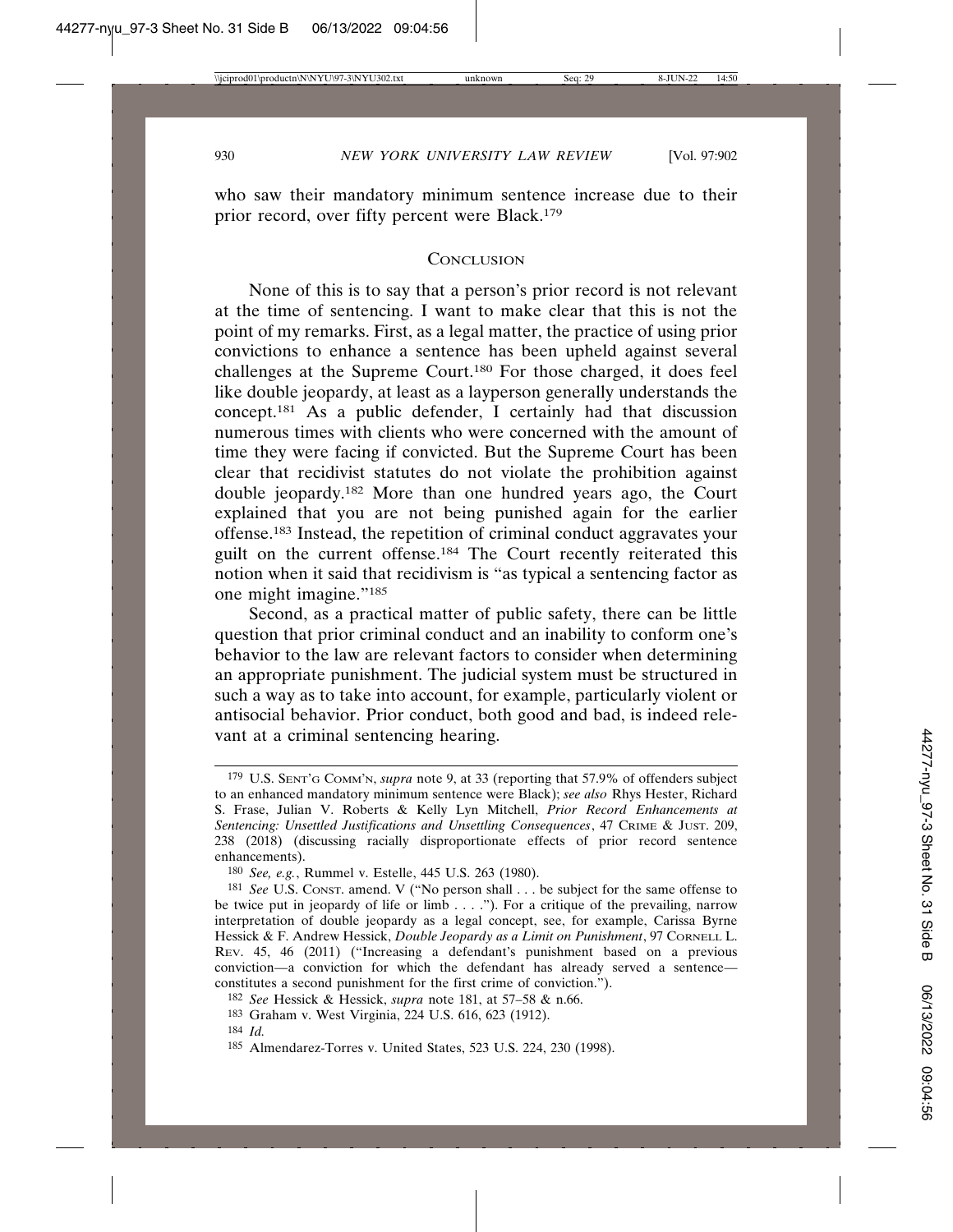The question, in my view, is not *whether* a prior conviction should be considered at sentencing. Rather, the question is *how*. Lawyers and judges have tried to apply recidivist statutes even-handedly. We have created a structured analysis that we apply to assure ourselves that similar prior convictions are treated similarly. We spend a significant amount of time categorizing these prior offenses, all in an effort to ensure that the federal recidivist statutes are applied consistently and in accordance with due process of law as to each individual defendant.

But by implementing recidivist statutes that rely solely on the category of the prior conviction, we may be "thinking like lawyers" to a fault. Some scholars and jurists lament the fact that a sentencing judge cannot look to the underlying facts to see what a defendant actually did in the course of committing the crime underlying their prior conviction when conducting the analysis.186 That information, some argue, is particularly relevant.187 That discussion is worth having.

I suggest that our singular focus on the elements of the offense and the straightforward fact of the prior conviction has other consequences that go beyond the current criticisms. Our current approach makes no room for the countless factors that may contribute to a person being convicted of a criminal offense. If we ignore that, we risk operating a criminal justice system that fails to recognize the realities of how our society operates. Research tells us there are significant racial and socioeconomic biases and inequities, which manifest themselves as early as preschool, that correlate to an increased likelihood of involvement in the criminal justice system. My concern is that when we rely so heavily on a prior conviction at sentencing, those same biases and inequities make their way into, and become part of, the current sentencing structure. When that happens, we not only recycle inequality, but we are also likely to amplify its effect.

We should be idealists in our quest for equal justice under the law. But we should be realists about what pulls or pushes a person

<sup>186</sup> *See, e.g.*, Robert A. Zauzmer, *Fixing the Categorical Approach "Mess*,*"* 69 DEP'T JUST. J. FED. L. & PRACTICE 3, 10–16 (2021) (noting that "judicial criticism of the categorical approach has become an avalanche" and providing some examples of this body of criticism); Evans, *supra* note 71, at 625–27 (2018) (discussing the "well-documented problems" of the categorical approach); Krystle Lamprecht, Comment, *Formal, Categorical, but Incomplete: The Need for a New Standard in Evaluating Prior Convictions Under the Armed Career Criminal Act*, 98 J. CRIM. L. & CRIMINOLOGY 1407 (2008) (critiquing the categorical approach and proposing an alternative framework for evaluating prior convictions under ACCA).

<sup>187</sup> *See* Evans, *supra* note 71, at 626 ("'The categorical approach is completely insensitive to *what happened here*.' Common sense and legal theory both tell us that offenders should be punished for their conduct." (quoting Evan Lee, *Regulating Crimmigration* 23 (Univ. of Cal. Hastings Coll. of the L., Rsch. Paper No. 128, 2015), https://ssrn.com/abstract=2559485 [https://perma.cc/8VFW-P8UK])).